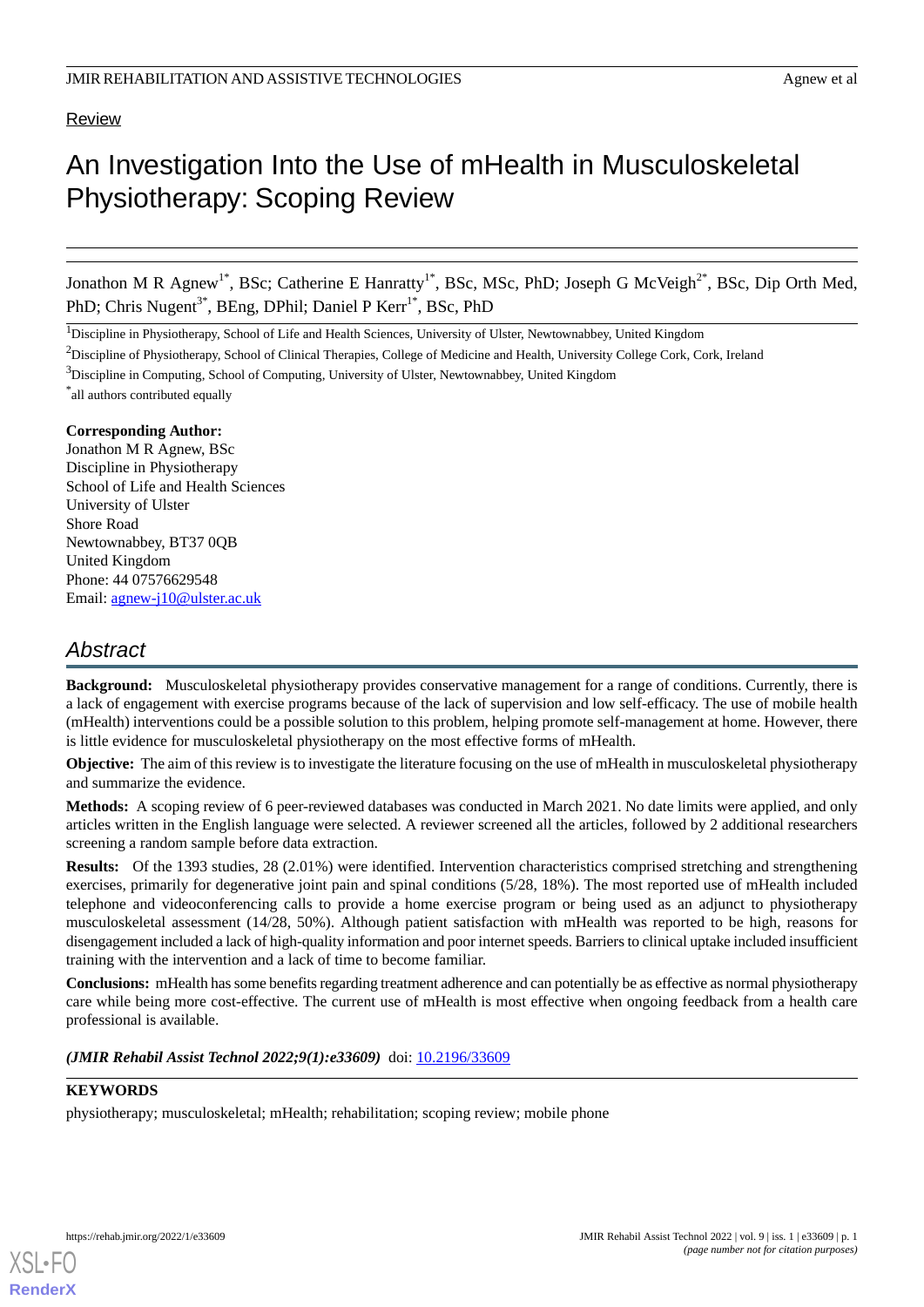# *Introduction*

### **Background**

Musculoskeletal conditions can have a major impact on people's quality of life, leading them to seek medical care in the form of nonsteroidal anti-inflammatory drugs or surgery (eg, joint replacements), with people aged 55 to 65 years being the most common age group experiencing these conditions [[1\]](#page-15-0). Musculoskeletal physiotherapy can provide cost-effective management for multiple conditions via modalities, including strengthening and flexibility exercises, postural and ergonomic advice, manual therapy (eg, joint mobilizations and soft tissue massage), and education for self-management of pain [[2\]](#page-15-1). Effective physiotherapy helps improve short-term pain and disability, which facilitates earlier discharge from care [[3\]](#page-15-2), lowering the burden on the health care system by reducing waiting lists and financial costs [\[4](#page-15-3)]. Chronic conditions can result in pain and sickness-related absence from work and in patients seeking additional care up to 10 years after first receiving treatment, primarily for conditions with the highest recurrence rates such as low back and neck pain [[5\]](#page-15-4). A possible contribution to the lack of success with treatment for chronic musculoskeletal issues is the lack of adherence to home exercise programs, low self-efficacy, failure to recall coping strategies, or lack of education provided by the therapist [\[6](#page-15-5)]. Furthermore, ongoing engagement with self-management is an important predictor of successful rehabilitation [[7\]](#page-15-6), and a series of focus groups of musculoskeletal physiotherapists have reinforced this regarding the management of patients with subacromial impingement syndrome [\[8](#page-15-7)]. A person-centered approach to treatment should be taken to encourage prolonged engagement with exercise [\[9\]](#page-15-8). Studies have concluded that patients prefer individualized, supervised exercise programs with clinician input [[10,](#page-15-9)[11](#page-15-10)]. An increasingly popular tool in a range of health care settings is the development of exercise programs delivered through mobile devices. An ideal app would enable web-based input from the clinician to support the patient to participate in rehabilitation from the comfort of their home [\[12](#page-15-11)]. There is evidence suggesting that the use of mobile apps with input from clinicians, particularly with the ability to set and monitor the quality of completion of the exercise, leads to higher adherence rates than traditional paper handouts [[13\]](#page-15-12).

eHealth is an umbrella term that refers to the use of modern information and communication technology to deliver health care [[14\]](#page-15-13). A branch of eHealth showing growth in development is mobile health (mHealth) [\[15](#page-15-14)] as a result of the increasing use of mobile devices, partnered with improvements in technology development (eg, smartphones), with predictions that device availability will increase over the next decade [\[16](#page-15-15)]. According to the 2019 Ofcom report, the UK telecom sector generated £33.8 billion (US \$45.03 billion), with mobile devices accounting for 51% of the total revenue. The average individual broadband data use increased from 30 GB per month in 2013 to 240 GB per month in 2018, whereas mobile data use increased by 37% from 2018, indicating increased access to internet-powered devices. This report also states that smartphones account for 60% to 90% of all telecommunications use for people aged 16 to 64 years, with those aged 16 to 34

 $XS$ -FO **[RenderX](http://www.renderx.com/)** years accounting for the largest proportion within this range. There is some evidence that younger patients may be more likely to engage in rehabilitation through the use of smartphones [[17\]](#page-15-16), although this does not mean that the older population is disadvantaged, as there is evidence showing that mHealth adherence is high throughout all age groups [\[18](#page-15-17)]. Other smart devices, including tablets and laptops, are mainly used by people aged 45 to 54 years, accounting for approximately 60% of smart device use, not including smartphones [\[19](#page-15-18)].

This innovative branch of health care has increased accessibility and affordability for patients [[20\]](#page-15-19), providing health care to patients with low income or those in rural locations where face-to-face health care is not practical [\[21](#page-15-20)]. There is already evidence of mHealth being implemented successfully to improve medication adherence [[22\]](#page-16-0). Within health care settings, mental health and diabetes appear to have higher numbers of mHealth interventions with positive health outcomes [\[23](#page-16-1)-[25\]](#page-16-2). Success in the management of mental health is because of the strict governance put in place by popular app sites such as Google Play and the App Store, alongside a larger research base behind these conditions [[26\]](#page-16-3). The Developer Program Policies, along with the Developer Distribution Agreement [\[27](#page-16-4)], provide clear guidelines to developers. This ensures that any app being made widely available must be transparent with how it manages the user's data, combined with ensuring that it contains appropriate content.

Another factor contributing to the rapid development of mHealth apps is the COVID-19 pandemic [\[28](#page-16-5)]. Owing to the need for whole populations to isolate, face-to-face appointments are being considered high risk, resulting in many patients still being in urgent need of treatment [[29\]](#page-16-6). It has become vital to implement strategies that promote access to remote health care. The most viable and safe option has been to increase the number of mHealth apps being made available [[30\]](#page-16-7).

With the rise in smartphone availability, there has been a concomitant increase in research involving mobile device apps (mHealth) for the management of chronic pain [\[31](#page-16-8)]. The mHealth apps can be generalized into three main categories—(1) education, (2) pain measurement, and (3) pain therapy—with some apps falling into  $\geq 1$  category [\[32](#page-16-9)]. The third category potentially represents an intervention with the possibility of increasing the quality of life and function. Some mHealth apps require input from clinicians, whereas others do not. The latter presents fewer barriers, such as the user not needing to rely on an assessment from a clinician before use; however, a lack of clinician input may lead to disengagement and potentially risk an incorrect selection of exercises because of the lack of a working diagnosis [\[33](#page-16-10)]. This potentially represents a fourth category for mHealth, namely self-management. This, if applied effectively, gives the patient ownership of their own treatment—an important predictor of successful rehabilitation [[34\]](#page-16-11). Despite this increase in research, there is still a need for specific research relating to musculoskeletal physiotherapy.

#### **Rationale**

Little evidence underpins which aspects of mHealth are most effective and allow for the greatest level of engagement regarding musculoskeletal conditions [\[35\]](#page-16-12). A recent randomized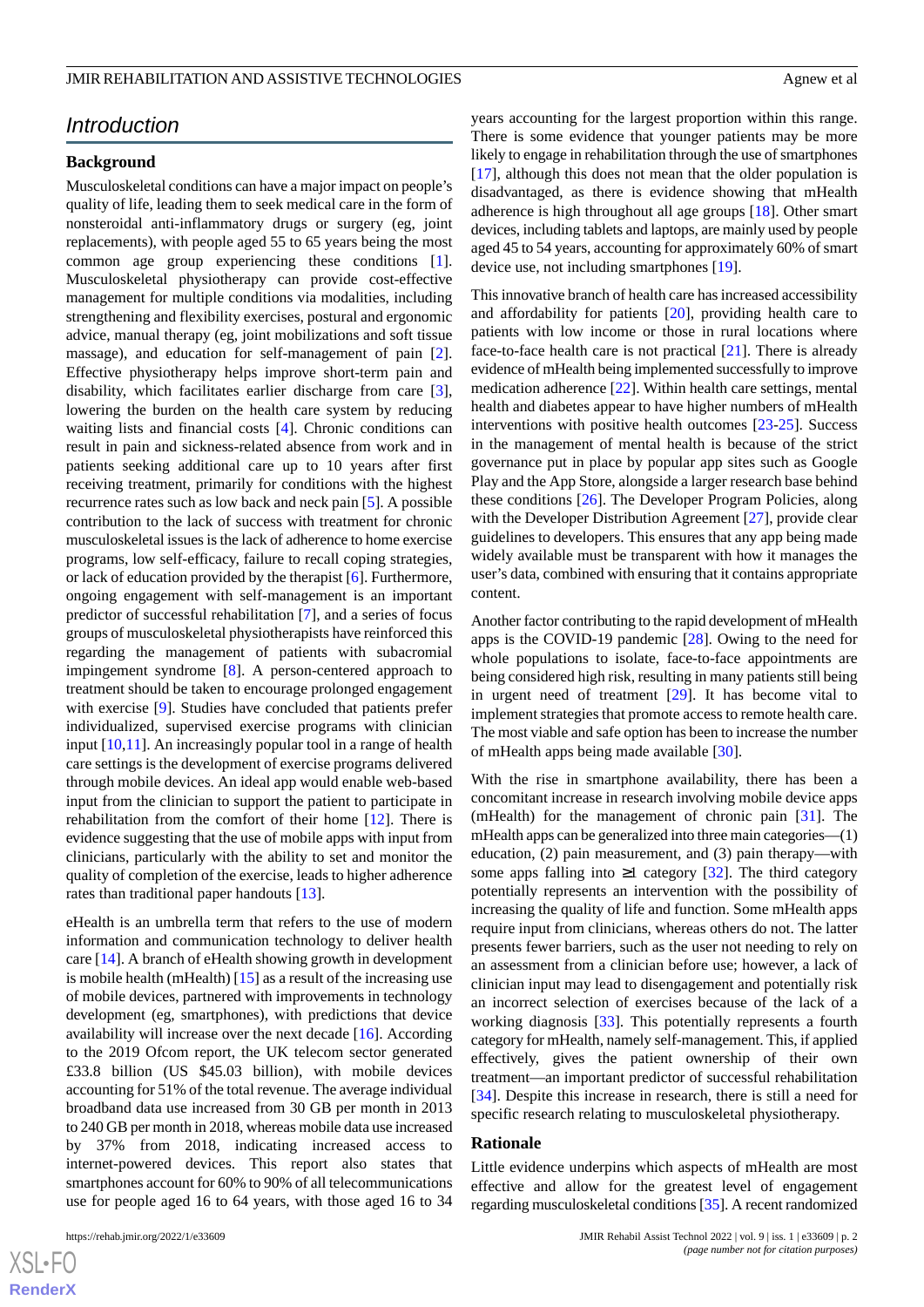controlled trial (n=68 participants) [\[2](#page-15-1)] compared an internet-based app supported by FitBit (Google LLC) with telephone-based health coaching sessions and an information booklet, with the advice to stay active by using the information booklet. Participants receiving the mHealth intervention had a 38% reduced rate of care seeking; however, statistical differences between groups were not reached regarding primary or secondary outcomes. Therefore, the authors could only state a possible advantage of using mHealth, with a more adequately powered trial needed. This trial relates to the current findings of research on mHealth in musculoskeletal physiotherapy, with a consensus on more rigorous research being needed, as the effectiveness of these interventions is not conclusive [\[36](#page-16-13),[37\]](#page-16-14). Research on mHealth within general physiotherapy has focused on treatment for respiratory conditions such as chronic obstructive pulmonary disease [[38\]](#page-16-15) or the views of therapists' use of the interventions [[39\]](#page-16-16). Previous systematic reviews conducted in this area of physiotherapy focused on multiple chronic diseases such as asthma, diabetes, and cancer [\[40](#page-16-17),[41\]](#page-16-18). Other systematic reviews that focused on physiotherapy mHealth interventions reported on diabetes mellitus and Duchenne muscular dystrophy, focusing on the features of the mHealth intervention compared with the clinical use of the intervention [[42](#page-16-19)[,43](#page-16-20)]. There is a gap in the research regarding the use of mHealth in musculoskeletal physiotherapy; therefore, there is scope for this review to be undertaken.

<span id="page-2-0"></span>The aim of this review is to explore and chart the evidence on the use of mHealth within musculoskeletal physiotherapy, with a view to identifying relevant gaps in the literature by conducting a structured, systematic scoping review and developing relevant themes of the topic in question to address the feasibility of mHealth interventions.

# *Methods*

## **Overview**

This scoping review was conducted in accordance with a standardized framework [\[44](#page-17-0)]. This review was structured according to the five stages of this framework: (1) identifying the research question; (2) identifying relevant studies; (3) study selection; (4) charting the data; and (5) collecting, summarizing, and reporting the results. This scoping review was also guided by the PRISMA-ScR (Preferred Reporting Items for Systematic Reviews and Meta-Analyses extension for Scoping Reviews) [[45\]](#page-17-1).

### **Stage 1: Identifying the Research Question**

#### *Objectives*

The primary objective was to analyze the use of mHealth and the outcomes it had produced in musculoskeletal physiotherapy (eg, pain reduction and reported increase in self-efficacy). The secondary objectives were to determine the following: how mHealth has previously been applied, the types of conditions mHealth has been used for, interventions that have been proposed and implemented using mHealth, the reasons for barriers to and facilitators of mHealth, and the barriers to clinical uptake.

## *Eligibility Criteria*

Studies were assessed against the inclusion and exclusion criteria described in [Textbox 1.](#page-2-0)

**Textbox 1.** Inclusion and exclusion criteria for the studies.

- English language articles
- Peer-reviewed articles published in journals where full text was available
- Focus on the use and application of mobile health in musculoskeletal physiotherapy, including in patients and therapists
- Application of mobile health could be in an outpatient or home-based setting
- Studies in which mobile health was used as a whole or partial aspect of treatment combined with or without other modalities

#### **Exclusion criteria**

• Studies focusing on mobile health in other areas of health care (eg, as mental health and diabetes)

### **Stage 2: Identifying Relevant Studies**

Peer-reviewed articles were identified using key databases, including MEDLINE, Embase, ProQuest Health and Medical Complete, CINAHL Plus, AMED, and IEEE Xplore. These databases were chosen as they include a large collection of literature related to physiotherapy research alongside literature on health technology. Gray literature was also searched to allow for the inclusion of further relevant studies that were not identified through database searches. The search was conducted in March 2021.

The search strategy [\(Multimedia Appendix 1\)](#page-15-21) used the terms *mHealth*, *eHealth*, or *Telemedicine* to identify articles related

 $XS$ -FO **[RenderX](http://www.renderx.com/)** to the application of mHealth within physiotherapy. The reference lists of the appropriate articles were also snowball searched to identify any further literature.

The database searches were undertaken by three researchers (JMRA, DK, and CH) to identify all relevant literature, with no date limitations being applied to capture as much relevant literature as possible.

### **Stage 3: Study Selection**

All relevant references were imported into RefWorks (ProQuest), and duplicates were removed. One of the researchers (JMRA) applied the eligibility criteria for both the title and abstract review and full-text review stages. To allow for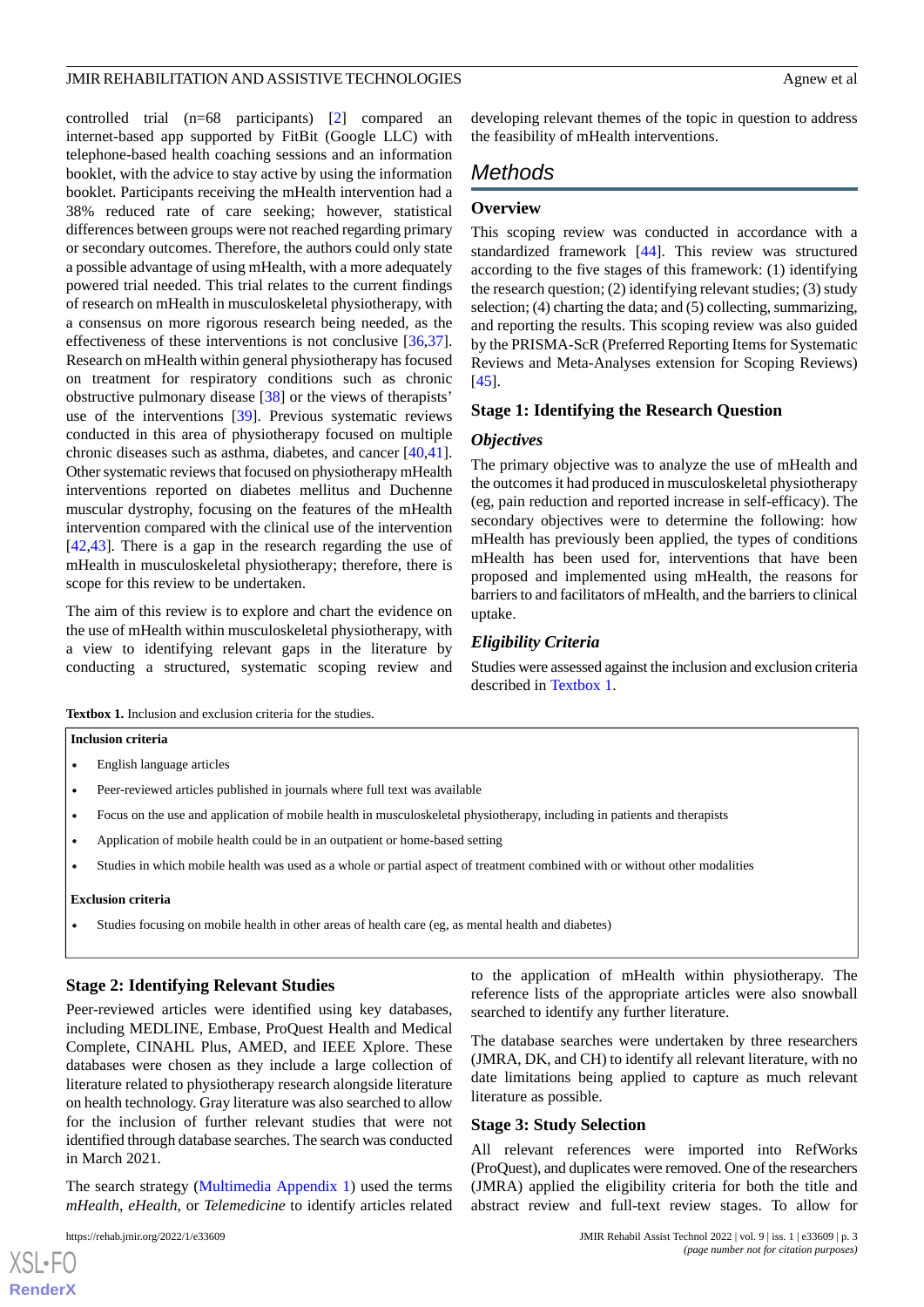consensus on the eligibility criteria, 10% of the selected studies were reviewed by two additional researchers (DK and CH). This was followed by an assessment of the full texts of the included articles for the final inclusion stage by three researchers (JMRA, DK, and CH).

## **Stage 4: Charting the Data**

A data-charting form was developed to steer the collection of data from the included studies. This form included general data such as author and publication year, as well as more specific information relevant to this review. The data-charting form was piloted using a random selection from the database search results. This informed us of any changes needed before charting the data from the remaining studies. One of the researchers (JMRA) subsequently charted the data from all remaining studies, with 3 additional researchers reviewing a selection of these studies to ensure extra rigor.

# **Stage 5: Collating, Summarizing, and Reporting the Results**

A quantitative overview of the included studies was summarized in a series of tables and diagrams to aid in the synthesis of the literature related to the use of mHealth in physiotherapy. This included aspects such as which countries were applying mHealth, the nature of the intervention, and the common conditions for which mHealth was used. The final extracted data were also presented in a narrative account in the literature. The research team developed themes and categories that

emerged with aid from both the research question and data produced using an iterative process.

# *Results*

# **Study Selection**

The initial database search ([Multimedia Appendix 1\)](#page-15-21) of the mHealth literature identified 1495 titles. Of these 1495 titles, 311 (20.8%) were duplicates. An additional 66.42% (993/1495) of studies were removed following title review as they did not meet the eligibility criteria. Of the 1495 titles, after an abstract review of 191 (12.78%) titles, 99 (51.8%) articles were removed; 21 (21%) articles were removed because of incorrect outcomes, 32 (32%) were removed because they did not focus on physiotherapy, 27 (27%) were removed because mHealth was not included, 14 (14%) were removed because they were non-English articles, and 5 (5%) were removed because they were studies conducted in settings not included in this review (ie, an inpatient hospital setting where mHealth may not be relevant as remote access would not be warranted). Of the 191 papers, the final full-text review of the remaining 92 (48.2%) papers provided 28 (14.7%) articles, with the reasons for exclusion involving no full-text availability in 17 (18%) papers, no focus on physiotherapy in 16 (17%) papers, mHealth not included in 10 (11%) papers, and 21 (23%) studies conducted in the incorrect setting as stated above. The search process is summarized in the flowchart ([Figure 1\)](#page-4-0).

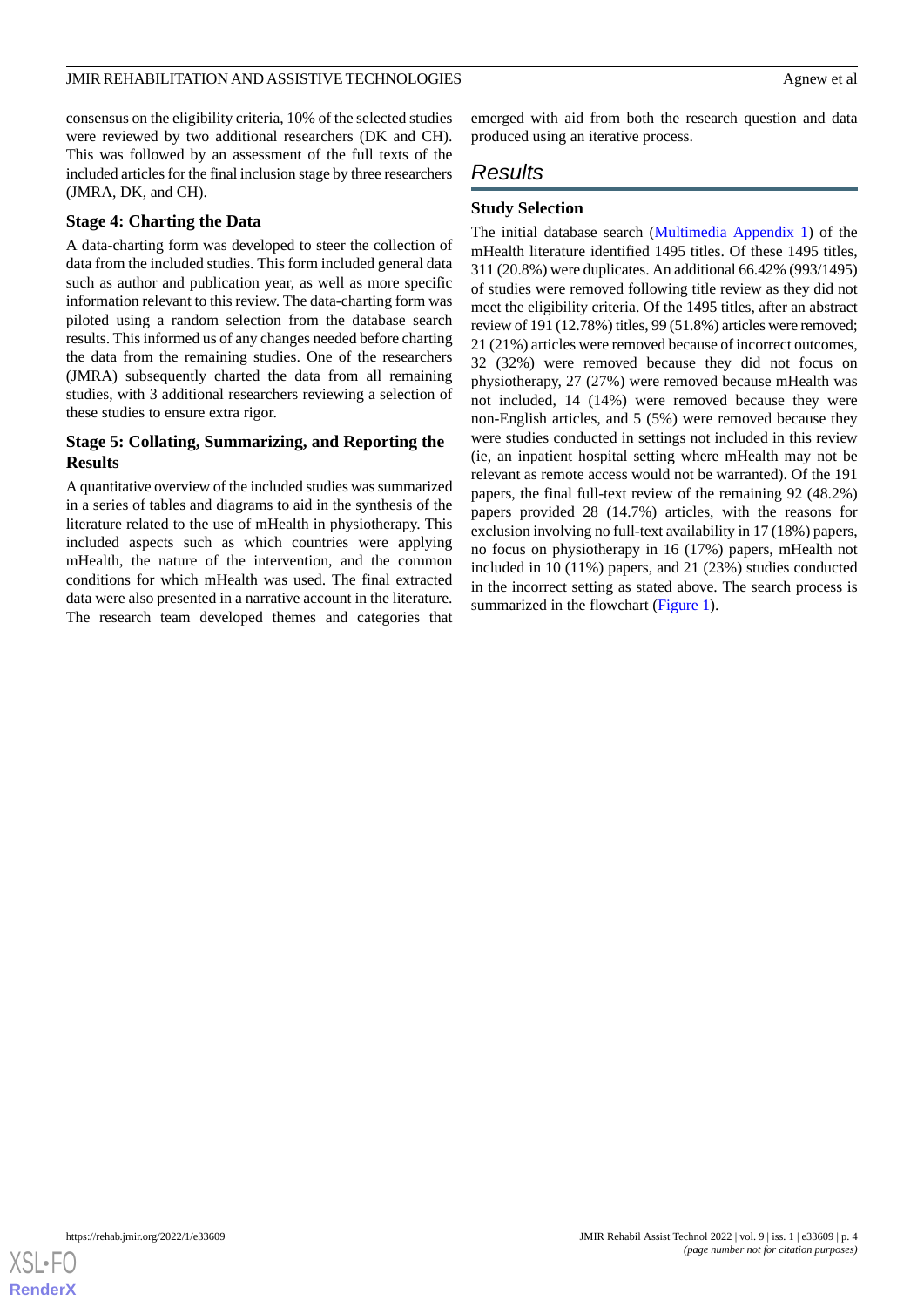<span id="page-4-0"></span>**Figure 1.** PRISMA (Preferred Reporting Items for Systematic Reviews and Meta-Analyses) flow diagram. mHealth: mobile health.



### **Study Characteristics**

The study characteristics and findings are outlined in [Tables](#page-5-0) [1-](#page-5-0)[3.](#page-9-0) A total of 1393 participants were included in the final 28 included articles. The trial sample sizes ranged from 3 to 368 participants.

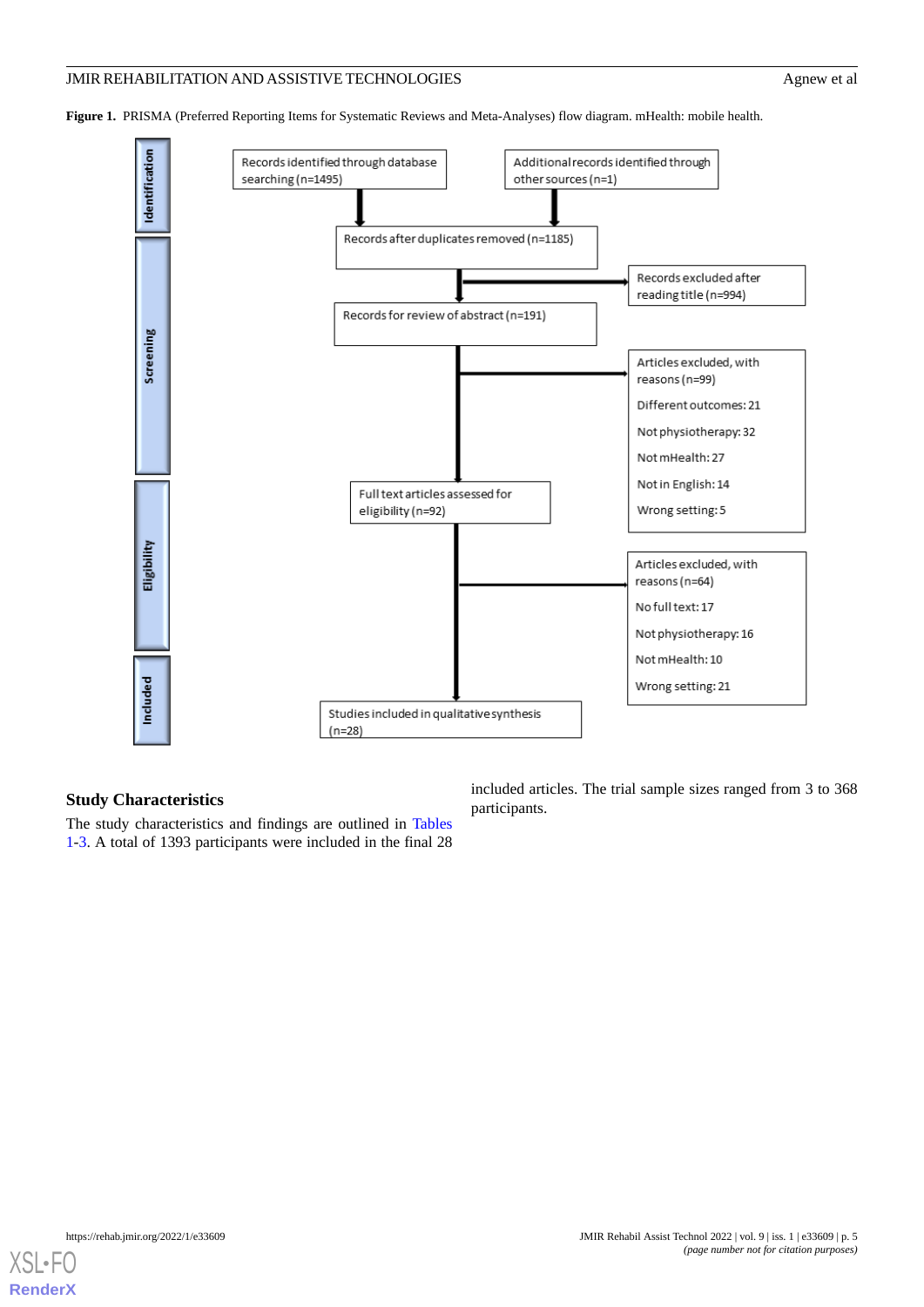#### <span id="page-5-0"></span>**Table 1.** Study characteristics.

| Study                        | Study type                                                         | Location             | Participants,<br>N    | Setting                                                                                          |
|------------------------------|--------------------------------------------------------------------|----------------------|-----------------------|--------------------------------------------------------------------------------------------------|
| Adamse et al [46]            | Systematic review                                                  | The Netherlands      | Not stated            | Participants: aged >18 years<br>Condition: chronic pain in any physical<br>$\bullet$<br>location |
|                              |                                                                    |                      |                       | Health care setting: $-\text{}^{a}$<br>٠                                                         |
| Adhikari et al [47]          | Retrospective pre-post design                                      | Nepal                | 15                    | Health care setting: rural home                                                                  |
| Azma et al [48]              | Randomized clinical trial                                          | Iran                 | 54                    | Participants aged 50 to 60 years<br>Health care setting: home based or office<br>based           |
| Bini and Mahajan<br>$[49]$   | Randomized control study                                           | <b>United States</b> | 51                    | Health care setting: home based or face<br>to face                                               |
| Chen et al [50]              | Pilot study to assess feasibility                                  | Taiwan               | 15                    | Health care setting: home based                                                                  |
| Correia et al [51]           | Prospective parallel-group feasibility study                       | Portugal             | 69                    | Health care setting: home based                                                                  |
| Dunphy et al [52]            | Semistructured interviews                                          | United Kingdom       | 24                    | Health care setting: outpatients                                                                 |
| Eriksson et al [53]          | Qualitative interviews                                             | Sweden               | 10                    | Health care setting: home based                                                                  |
| Eriksson et al [54]          | Controlled study                                                   | Sweden               | 22                    | Health care setting: home based                                                                  |
| Gialanella et al [55]        | Prospective randomized controlled study                            | Italy                | 100                   | Health care setting: home based                                                                  |
| Irvine et al $[56]$          | Randomized controlled trial                                        | <b>United States</b> | 368                   | Health care setting: home based                                                                  |
| Jay et al $[57]$             | Randomized controlled trial                                        | Denmark              | 38                    | Health care setting: office based                                                                |
| Lade et al $[58]$            | Unclear                                                            | Australia            | 10                    | Health care setting: outpatients                                                                 |
| Lawford et al $[59]$         | Semistructured interviews                                          | Australia            | 20                    | $\bullet$<br>Health care setting: $-\text{}^{a}$                                                 |
| Lovo et al $[60]$            | Semistructured interviews analyzed using<br>a mixed methods design | Canada               | 64                    | Health care setting: urban or home based                                                         |
| Mani et al [61]              | Systematic review                                                  | Malaysia             | $\mathbf{a}$          | $\overset{\quad \quad \quad }{-}^a$                                                              |
| Mecklenburg et al<br>[62]    | Randomized controlled trial                                        | <b>United States</b> | 162                   | Health care setting: home based                                                                  |
| Meijer et al [63]            | Systematic review                                                  | The Netherlands      | <sub>a</sub>          | $\mathbf{a}$                                                                                     |
| Nelson et al [64]            | Randomized controlled noninferiority trial Australia               |                      | 70                    | Health care setting: home based                                                                  |
| Pastora-Bernal et al<br>[65] | Single-blind prospective randomized clini-<br>cal trial            | Spain                | 18                    | Health care setting: home based                                                                  |
| Peterson [66]                | Case series                                                        | <b>United States</b> | 3                     | Health care setting: home based                                                                  |
| Piqueras et al [67]          | Randomized controlled trial                                        | Spain                | 142                   | Health care setting: outpatients or home<br>based                                                |
| Richardson et al [68]        | Repeated measures design                                           | Australia            | 18                    | Health care setting: outpatients                                                                 |
| Rothgangel et al<br>$[69]$   | Prospective single-group clinical study                            | The Netherlands      | 15                    | Health care setting: private practice outpa-<br>tients                                           |
| Russell et al [70]           | Repeated measures design                                           | Australia            | 15                    | Health care setting: outpatients                                                                 |
| Shukla et al [71]            | Systematic review and meta-analysis                                | India                | $\equiv$ <sup>a</sup> | $\equiv$ <sup>a</sup>                                                                            |

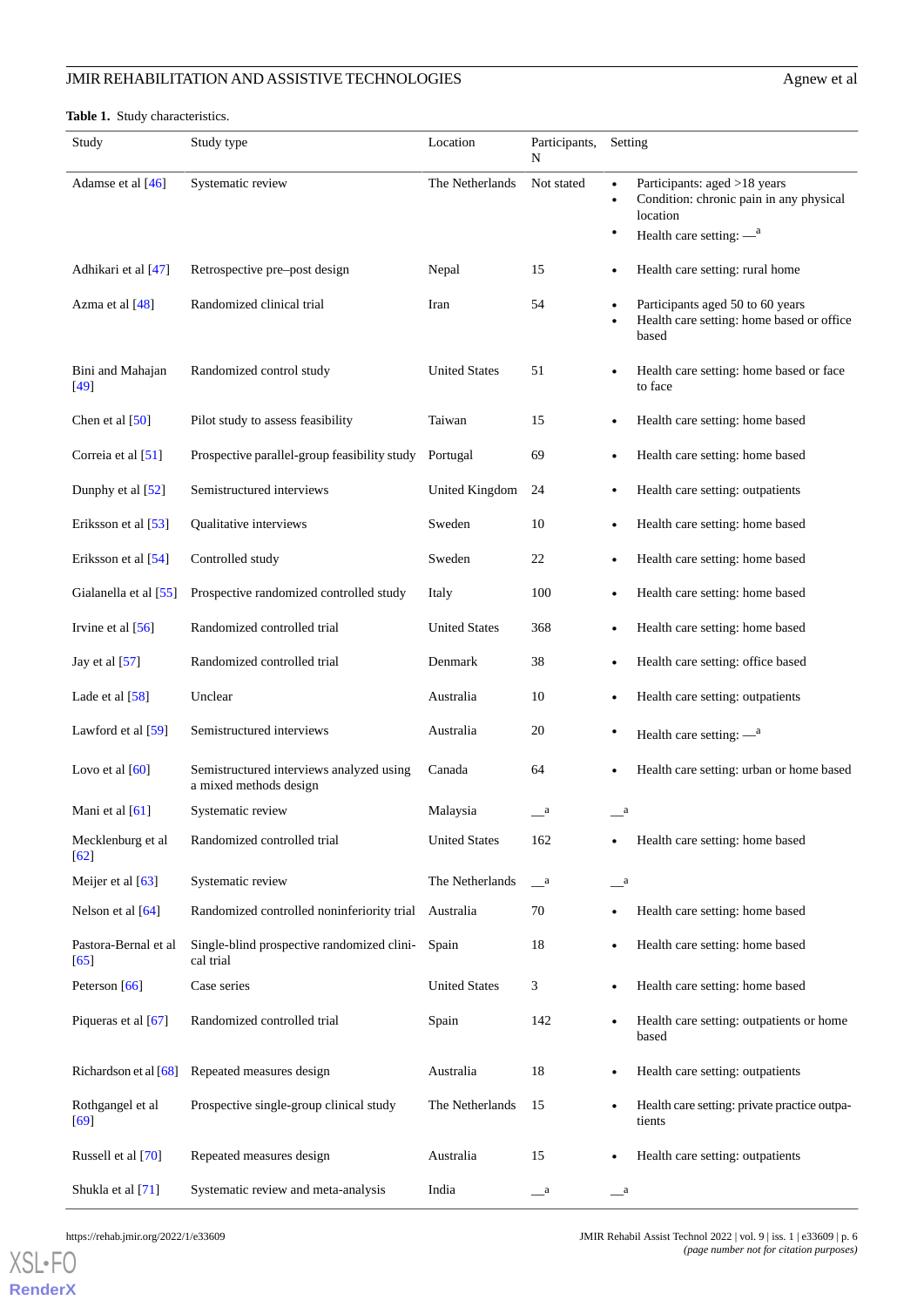| Study                 | Study type                                                                                                 | Location    | Participants,<br>N | Setting                         |
|-----------------------|------------------------------------------------------------------------------------------------------------|-------------|--------------------|---------------------------------|
| Tousignant et al [72] | Randomized controlled trial                                                                                | Canada      | 48                 | Health care setting: home based |
| Wijnen et al [73]     | Nonrandomized controlled trial combining<br>a single-arm intervention cohort with histor-<br>ical controls | Netherlands | 42                 | Health care setting: home based |

<sup>a</sup>Not available.

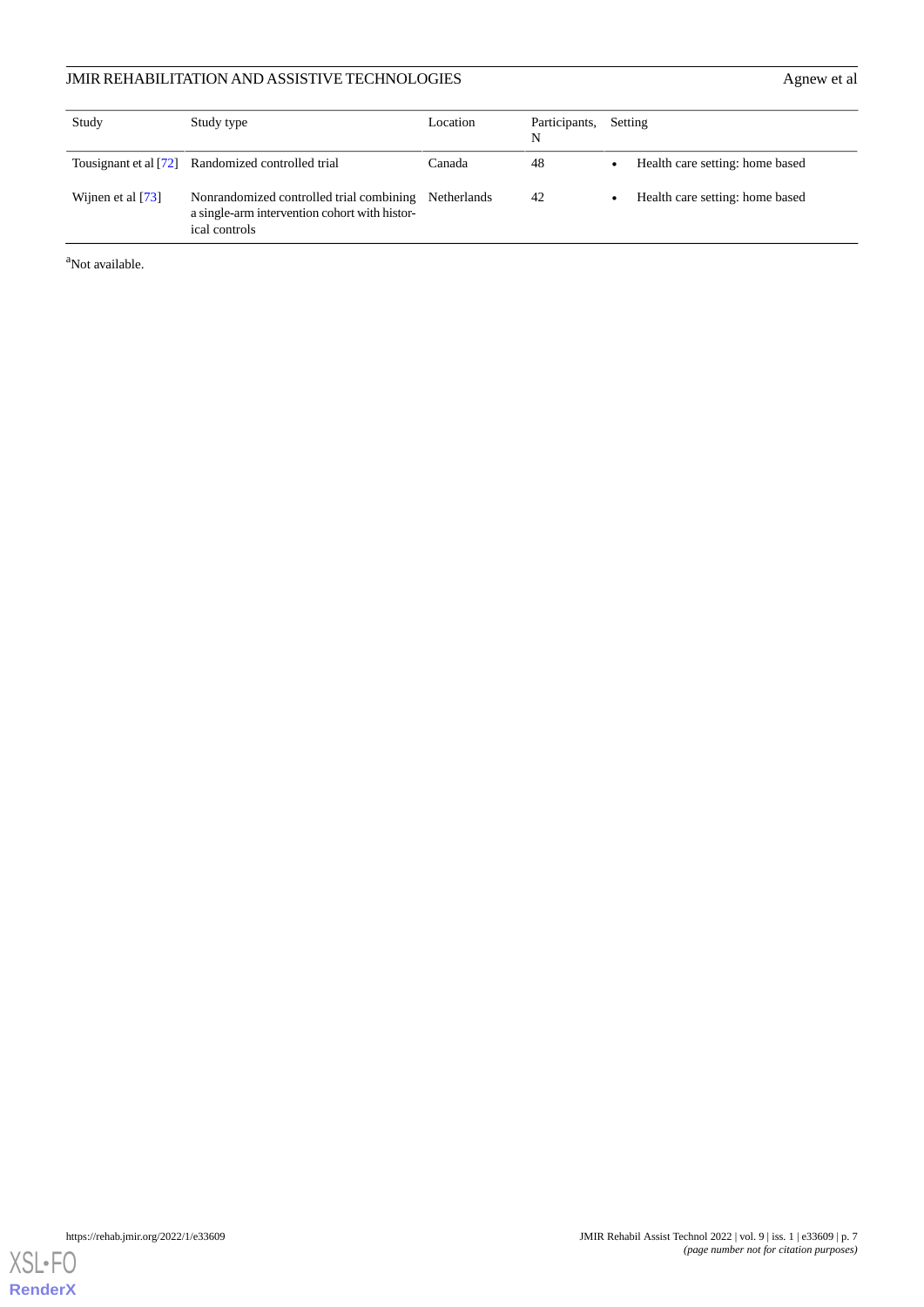<span id="page-7-0"></span>**Table 2.** Study interventions and conditions.

| Study                      | Condition                                                                                                                                   | Intervention                                                                                                                                                                                                                                                                                                                    |  |  |
|----------------------------|---------------------------------------------------------------------------------------------------------------------------------------------|---------------------------------------------------------------------------------------------------------------------------------------------------------------------------------------------------------------------------------------------------------------------------------------------------------------------------------|--|--|
| Adamse et al [46]          | Chronic pain to include chronic low back •<br>pain, osteoarthritis of the knee or hip,<br>and rheumatoid arthritis                          | Telemedicine: internet-based technology used to communicate with patients to<br>provide remote rehabilitation                                                                                                                                                                                                                   |  |  |
| Adhikari et al [47]        | Prolapsed intervertebral disk, tennis el-<br>bow, rheumatoid arthritis, mechanical<br>low back pain, traumatic ankle pain, and<br>neck pain | Exercise pamphlets provided<br>$\bullet$<br>Via calls (4 times in 4 weeks); physiotherapist aided in the rehabilitation<br>$\bullet$                                                                                                                                                                                            |  |  |
| Azma et al [48]            | Knee osteoarthritis                                                                                                                         | Pamphlets provided (strengthening, endurance, flexibility, and ROM <sup>a</sup> exercises)<br>Continue exercises 3 times per week for 6 weeks<br>Patients remotely contacted weekly regarding exercise progression<br>$\bullet$                                                                                                 |  |  |
| Bini and Mahajan<br>$[49]$ | Total knee replacement                                                                                                                      | CaptureProof app provided 23 exercise videos<br>٠<br>Videos narrated by a therapist with on-screen instructions<br>٠<br>Patient responds with a recording of their exercise completion<br>$\bullet$<br>Therapist reviews and adjusts treatment as appropriate                                                                   |  |  |
| Chen et al $[50]$          | Shoulder adhesive capsulitis                                                                                                                | MSD <sup>b</sup> measures ROM<br>$\bullet$<br>Patient app used by patient and physician app used by a health care professional<br>$\bullet$<br>Effectiveness of rehab measured using patient and physician app<br>$\bullet$                                                                                                     |  |  |
| Correia et al $[51]$       | Total knee arthroplasty                                                                                                                     | Physiotherapist trained patient or caregiver in the use of the platform<br>$\bullet$<br>Sessions performed 5 times per week for a minimum of 30 minutes                                                                                                                                                                         |  |  |
| Dunphy et al [52]          | $ACLc$ reconstruction                                                                                                                       | Interviews with physiotherapists and patients                                                                                                                                                                                                                                                                                   |  |  |
| Eriksson et al [53]        | Shoulder joint replacement                                                                                                                  | Patients supervised by a physiotherapist<br>Physiotherapist contacted patient via videoconferencing                                                                                                                                                                                                                             |  |  |
| Eriksson et al [54]        | Shoulder joint replacement                                                                                                                  | Patients supervised by a physiotherapist<br>٠<br>Physiotherapist contacted patient via videoconferencing                                                                                                                                                                                                                        |  |  |
| Gialanella et al [55]      | Chronic neck pain                                                                                                                           | $HBTd$ group comprising fortnightly calls<br>Unscheduled calls in the event of uncontrolled pain<br>٠<br>Advice on exercise, disease status, pain, and disability provided<br>$\bullet$                                                                                                                                         |  |  |
| Irvine et al $[56]$        | Sedentary behavior in older adults                                                                                                          | Active after 55 to 12 sessions, 10 to 15 minutes each<br>$\bullet$<br>More challenging exercises progressively introduced<br>٠<br>SMS text messages and video messages to assist with goal setting<br>$\bullet$                                                                                                                 |  |  |
| Jay et al $[57]$           | Upper limb musculoskeletal pain                                                                                                             | Video-based exercises showing correct performing of exercises<br>$\bullet$<br>Audio instructions provided for each exercise<br>Web-based instructional material also made accessible<br>$\bullet$                                                                                                                               |  |  |
| Lade et al [58]            | Musculoskeletal elbow disorders                                                                                                             | Participants were interviewed and examined face to face and remotely via a<br>٠<br>telerehabilitation system                                                                                                                                                                                                                    |  |  |
| Lawford et al [59]         | Knee osteoarthritis                                                                                                                         | Participants received 5 to 10 telephone calls over 6 months<br>Initial calls lasted approximately 40 minutes, with follow-up calls lasting 20<br>$\bullet$<br>minutes<br>Action plan involving home strengthening exercise program and physical activ-<br>ity plan were devised<br>Program and goals adjusted as necessary<br>٠ |  |  |
| Lovo et al $[60]$          | Chronic back disorder management                                                                                                            | Urban $PT^e$ joined with $NP^f$ via telehealth to undergo a full neuromusculoskeletal<br>٠<br>lumbar spine assessment<br>Patients provided with a summary of findings and answers to questions<br>٠                                                                                                                             |  |  |
| Mani et al [61]            | Musculoskeletal disorders assessments                                                                                                       | Validity and inter- and intrarater reliabilities of telerehabilitation-based physio-<br>therapy examined<br>Two independent reviewers used QAREL <sup>g</sup> and QUADAS <sup>h</sup> to assess the<br>٠                                                                                                                        |  |  |
|                            |                                                                                                                                             | methodological quality                                                                                                                                                                                                                                                                                                          |  |  |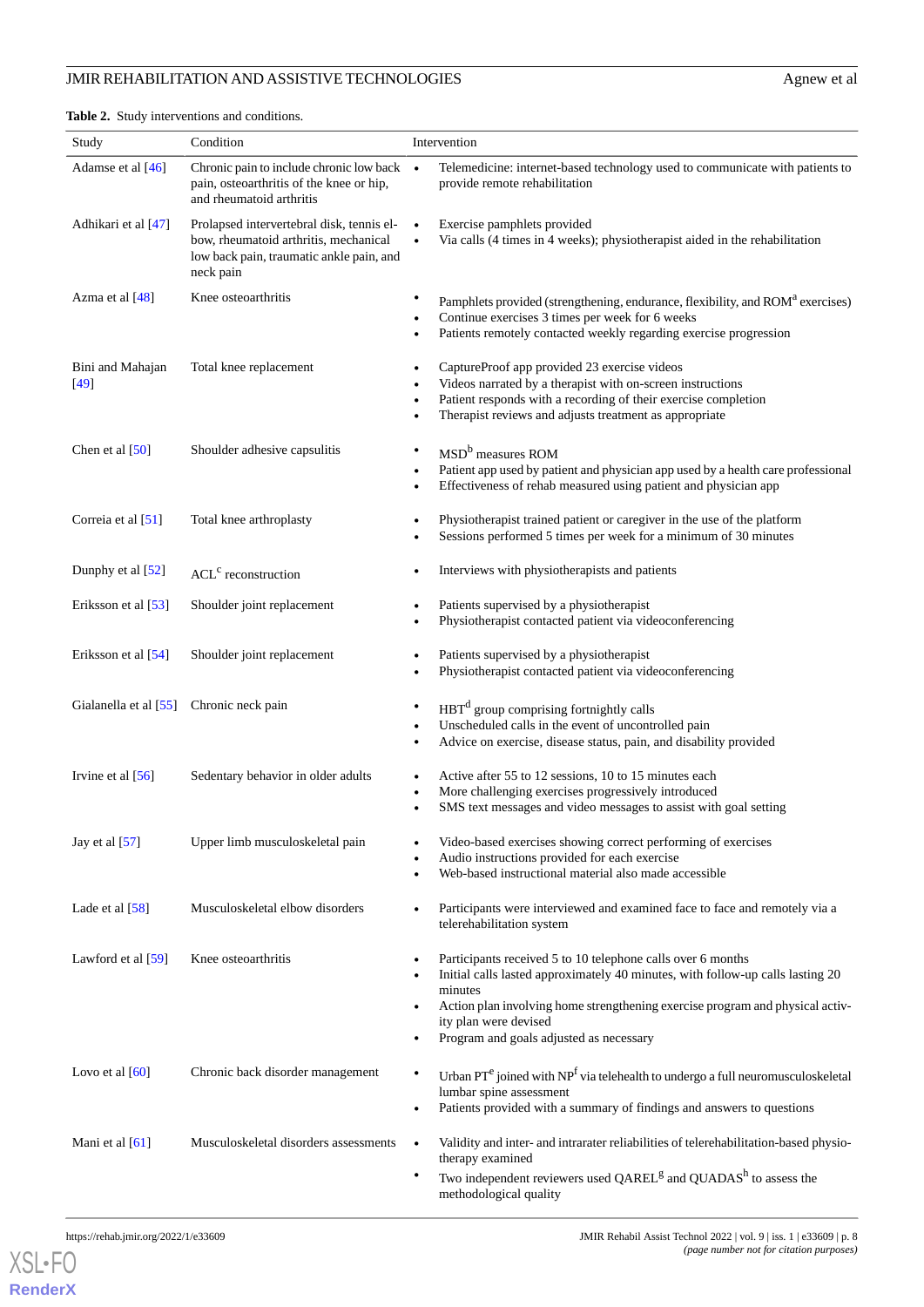| Study                        | Condition                                                     | Intervention                                                                                                                                                                                                                                                                                                                                |  |
|------------------------------|---------------------------------------------------------------|---------------------------------------------------------------------------------------------------------------------------------------------------------------------------------------------------------------------------------------------------------------------------------------------------------------------------------------------|--|
| Mecklenburg et al<br>$[62]$  | Chronic knee pain                                             | Hinge health delivered remotely for 12 weeks<br>$\bullet$<br>$\bullet$<br>Information provided for exercise therapy, education, CBT <sup>i</sup> , weight loss, and<br>psychosocial support                                                                                                                                                 |  |
| Meijer et al $[63]$          | Traumatic bone and soft tissue injuries                       | A total of 12 articles were included<br>$\bullet$<br>No studies on wearable-controlled games or rehabilitation games included<br>$\bullet$<br>All studies were low to moderate quality<br>$\bullet$                                                                                                                                         |  |
| Nelson et al $[64]$          | Total hip replacement                                         | Remotely delivered telerehabilitation into the home<br>$\bullet$<br>Technology-based HEP <sup>j</sup> provided using iPad app<br>$\bullet$                                                                                                                                                                                                  |  |
| Pastora-Bernal et al<br>[65] | Subacromial decompression                                     | Customized exercises through a web application<br>$\bullet$<br>Participants received 12-week (5 days per week) video exercises alongside a<br>$\bullet$<br>telerehabilitation patient manual                                                                                                                                                |  |
| Peterson [66]                | Chronic low back pain                                         | Participants tracked daily pain levels and HEP adherence using a mobile phone<br>app for 12 months following discharge                                                                                                                                                                                                                      |  |
| Piqueras et al $[67]$        | Total knee arthroplasty                                       | $\text{IVT}^k$ comprising 1-hour sessions for 10 days (5 performed under supervision<br>$\bullet$<br>and 5 performed at home)                                                                                                                                                                                                               |  |
|                              | Richardson et al $[68]$ Musculoskeletal disorders of the knee | Patient interview and face-to-face and web-based assessment via telerehabilita-<br>tion system<br>Telerehabilitation assessments involved facilitated self-palpation, self-applied<br>$\bullet$<br>modified orthopedic tests, and active movements and functional tasks                                                                     |  |
| Rothgangel et al<br>[69]     | ACL reconstruction                                            | A total of 7 Dutch private practices participated in this study<br>$\bullet$<br>Data collected regarding physiotherapists' most used components, acceptability,<br>$\bullet$<br>and suggested improvements                                                                                                                                  |  |
| Russell et al [70]           | Musculoskeletal ankle disorders                               | Patient interviews conducted face to face and on the web via telerehabilitation<br>$\bullet$<br>Web-based assessment recorded via eHAB system to allow for interrater and<br>$\bullet$<br>intrarater reliability components to be performed                                                                                                 |  |
| Shukla et al [71]            | Total knee arthroplasty                                       | Six publications included<br>$\bullet$<br>Patients experienced high levels of satisfaction with telerehabilitation alone<br>$\bullet$<br>No changes to outcomes of active knee extension and flexion<br>$\bullet$                                                                                                                           |  |
|                              | Tousignant et al [72] Total knee arthroplasty                 | 16 telerehabilitation sessions over 2 months<br>$\bullet$<br>Conducted via videoconferencing delivered to patients' home<br>$\bullet$                                                                                                                                                                                                       |  |
| Wijnen et al [73]            | Total hip arthroplasty                                        | 12-week home-based telerehabilitation program with instructions provided via<br>$\bullet$<br>a web-based app<br>Strengthening and walking exercises of the affected hip included<br>$\bullet$<br>Remote coaching provided via weekly telephone calls<br>$\bullet$<br>Recommendations were given regarding exercise progression<br>$\bullet$ |  |

<sup>a</sup>ROM: range of motion.

b<sub>MSD</sub>: motion sensor device.

<sup>c</sup>ACL: anterior cruciate ligament.

<sup>d</sup>HBT: home-based telemedicine.

e<sub>PT</sub>: physical therapist.

f<sub>NP</sub>: nurse practitioner.

<sup>g</sup>QAREL: Quality Appraisal tool for studies of diagnostic reliability.

<sup>h</sup>QUADAS: Quality Assessment of Diagnostic Accuracy Studies.

<sup>i</sup>CBT: cognitive behavioral therapy.

<sup>j</sup>HEP: home exercise program.

<sup>k</sup>IVT: interactive virtual telerehabilitation.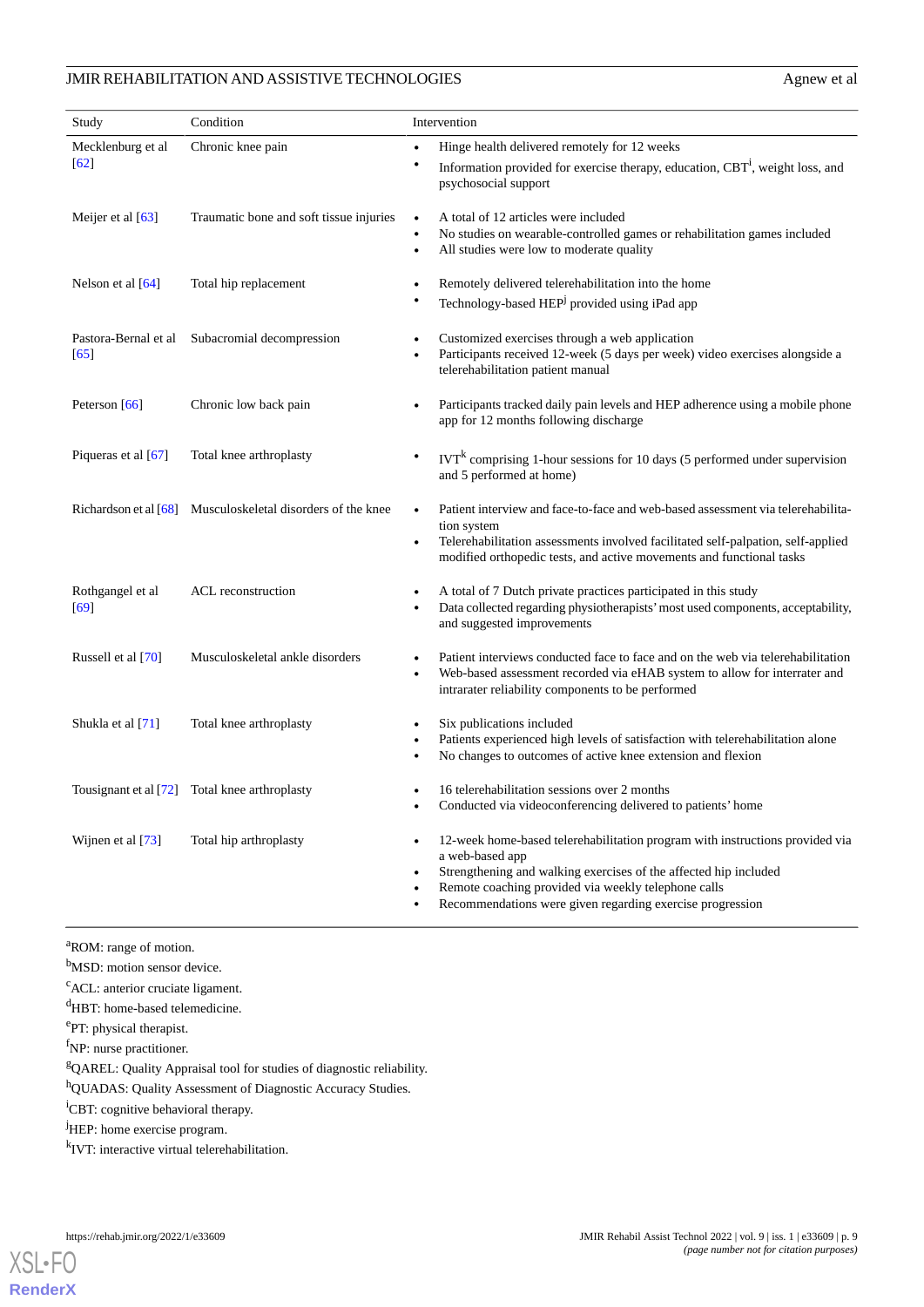<span id="page-9-0"></span>**Table 3.** Outcome measures and findings.

| Study                      |           | Outcome measures                                                                                                                                                                                        |                        | Findings                                                                                                                                                                                                                                                                                 |
|----------------------------|-----------|---------------------------------------------------------------------------------------------------------------------------------------------------------------------------------------------------------|------------------------|------------------------------------------------------------------------------------------------------------------------------------------------------------------------------------------------------------------------------------------------------------------------------------------|
| Adamse et al [46]          |           | Outcome measure not stated                                                                                                                                                                              | $\bullet$<br>$\bullet$ | Telemedicine vs no intervention showed lower scores for pain $(MDa -0.57)$ ,<br>95% CI -0.81 to -0.34)<br>Nonsignificant effects shown for function (MD 19.93, 95% CI-5.20 to 45.06<br>minutes per week)                                                                                 |
| Adhikari et al [47]        |           | Pain: NPRS <sup>b</sup>                                                                                                                                                                                 | $\bullet$              | NPRS demonstrated significantly decreased pain: at rest: F=3.5, P<.04; when<br>worst: F=26.4, P<.001; during activity: F=16.6, P<.001; during occupation:<br>$F=15.6, P<.001$                                                                                                            |
| Azma et al [48]            |           | Pain: KOOS <sup>c</sup><br>Function: WOMAC <sup>d</sup>                                                                                                                                                 | $\bullet$              | In both groups, KOOS scores increased from baseline to 6 months (50.6 to<br>83.1 and 49.8 to 81.8)<br>No significant difference in either group in any of the studied scales                                                                                                             |
| Bini and Mahajan<br>$[49]$ |           | PRO <sup>e</sup> : VAS <sup>f</sup> , VR-12 <sup>g</sup> , and KOOS-PS <sup>h</sup>                                                                                                                     | $\bullet$<br>$\bullet$ | No statistically significant difference between groups on any outcome<br>Overall use of hospital resources 60% less than traditional group                                                                                                                                               |
| Chen et al $[50]$          | $\bullet$ | Pain: VAS<br>Function: qDASH <sup>1</sup><br>Exercise completion rate: self-reported<br>and motion sensor data                                                                                          | ٠<br>$\bullet$         | $MSDj$ exhibited good to excellent reliability for shoulder ROM <sup>k</sup> (intraclass<br>correlation coefficient range 0.771-0.979)<br>MSD rehab assisted group displayed better shoulder mobility and function                                                                       |
| Correia et al [51]         |           | Primary outcomes: TUG <sup>1</sup> score<br>Secondary outcomes: KOOS and knee<br>ROM in degrees                                                                                                         |                        | For primary outcome at 6 months, the median difference between groups<br>was 4.87 (95% CI 1.85 to 7.47) seconds in favor of the intervention group                                                                                                                                       |
| Dunphy et al $[52]$        |           | Interviews analyzed using pragmatic<br>thematic analysis                                                                                                                                                | $\bullet$<br>$\bullet$ | Patients' six themes: experience of TRAK <sup>m</sup> , reasons for engagement,<br>strengths, weaknesses, future use, and attitudes to digital health care<br>Physiotherapists' three themes: potential benefits, availability of resources,<br>and service organization to support TRAK |
| Eriksson et al [53]        |           | Qualitative content analysis                                                                                                                                                                            | ٠                      | Six categories were identified: a different reinforced communication, pain-<br>free exercising as an effective routine, from a dependent patient to a<br>strengthened person at home, closeness at a distance, facilitated daily living,<br>and continuous physiotherapy chain           |
| Eriksson et al [54]        |           | Pain: VAS<br>Function: Constant-Murley<br>ROM: Goniometer<br>Shoulder condition: SRQ-S <sup>n</sup>                                                                                                     | ٠                      | Statistically significant improvements in all outcomes for both groups, with<br>the telemedicine group improving more $(P<.001$ for all)                                                                                                                                                 |
| Gialanella et al [55]      |           | Pain: VAS<br>Function: Neck Disability Index                                                                                                                                                            | $\bullet$<br>$\bullet$ | At 6 months, neck pain and disability decreased in both groups $(P<.001)$ ,<br>with the decline being more marked in $HBT^{\circ}$ group (P=.001)<br>87.2% of patients undergoing HBT and 65.9% of control participants were<br>performing home exercises (2-7 sessions per week)        |
| Irvine et al $[56]$        |           | Self-reported 14-point questionnaire<br>measuring physical activity status to<br>behavioral intentions to change                                                                                        | $\bullet$<br>$\bullet$ | At posttest, intervention participation showed significant improvement on<br>13 of 14 outcome measures compared with control participants<br>At 6 months, intervention participants maintained large improvements on<br>all 14 outcomes compared with control participants               |
| Jay et al $[57]$           |           | Descriptive statistics: training frequen- •<br>cy, use of written and video material,<br>training adherence, and pre- to post-<br>training self-perceived pain of the<br>neck, shoulder, arm, and wrist |                        | Unilateral shoulder external rotation had a higher normalized error score in<br>the V group of 22.19 (SD 9.30) to 12.64 (SD 6.94) in the P group (P=.002)                                                                                                                                |
| Lade et al $[58]$          |           | Unclear                                                                                                                                                                                                 | $\bullet$              | There was substantial agreement for validity in systems diagnosis (73%;<br>$P = 01$<br>Almost perfect intrarater reliability (90%; P=.001)<br>Interrater reliability had a weaker agreement $(64\%; P=.11)$                                                                              |

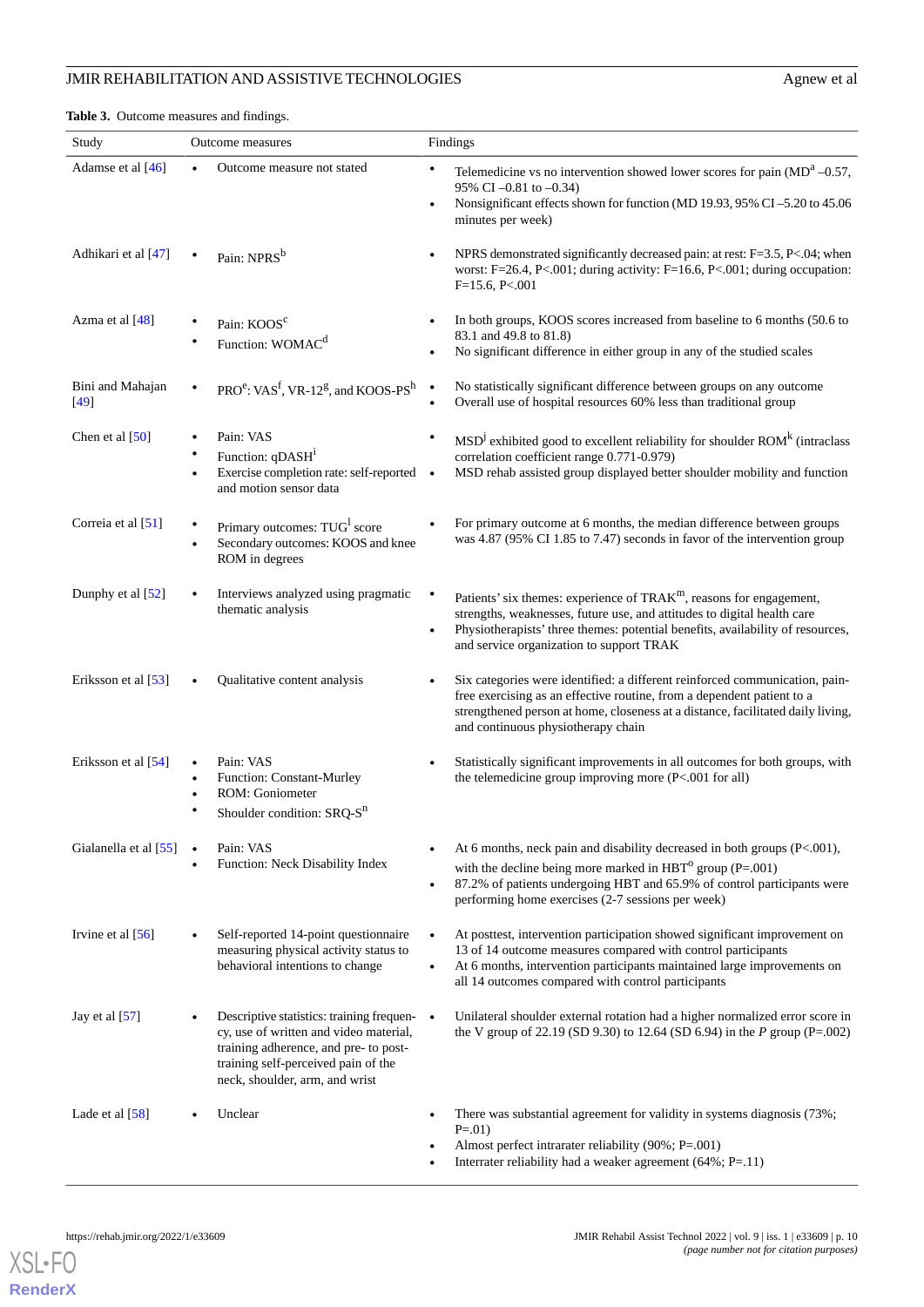| Study                                  |           | Outcome measures                                                                                     | Findings                                                                                                                                                                                                                                                                                                                                                                                                                                                         |  |
|----------------------------------------|-----------|------------------------------------------------------------------------------------------------------|------------------------------------------------------------------------------------------------------------------------------------------------------------------------------------------------------------------------------------------------------------------------------------------------------------------------------------------------------------------------------------------------------------------------------------------------------------------|--|
| Lawford et al $[59]$                   | $\bullet$ | Thematic analysis                                                                                    | Participants described positive experiences with received therapy via tele-<br>$\bullet$<br>phone, valuing convenience and accessibility<br>Some desired visual contact with the physiotherapist<br>$\bullet$<br>Participants valued undivided attention from the physiotherapist and were<br>$\bullet$<br>able to communicate effectively over the phone<br>Participants felt confident performing their exercise program without super-<br>$\bullet$<br>vision |  |
| Lovo et al $[60]$                      |           | Interviews analyzed qualitatively and<br>quantitatively                                              | Patients were very satisfied $(62.1\%)$ or satisfied $(31.6\%)$ with the overall<br>$\bullet$<br>experience<br>Patients were very $(63.1\%)$ or somewhat $(36.9\%)$ confident with the assess-<br>$\bullet$<br>ment                                                                                                                                                                                                                                              |  |
| Mani et al $[61]$                      |           | Methodological quality: QAREL <sup>p</sup> and<br>QUADAS <sup>q</sup>                                | 11 articles were reviewed<br>$\bullet$<br>Studies were moderate to good in quality<br>$\bullet$<br>Physiotherapy assessments of pain, swelling, ROM, muscle strength, balance,<br>$\bullet$<br>gait, and functional assessment demonstrated good validity<br>Low to moderate validity for lumbar spine posture, special orthopedic tests,<br>٠<br>neurodynamic tests, and scar assessments                                                                       |  |
| Mecklenburg et al<br>$\left[62\right]$ |           | Pain: KOOS<br>Function: KOOS-PS                                                                      | Digital care program demonstrated a statistically significantly higher reduction<br>$\bullet$<br>in pain (7.7, 95% CI 3.0 to 12.3; P=.002)<br>A statistically significantly greater improvement in function (7.2, 95% CI<br>٠<br>3.0 to 11.5; P=.001)                                                                                                                                                                                                            |  |
| Meijer et al [63]                      |           | Outcome measures not stated                                                                          | 12 studies were included<br>$\bullet$<br>Studies were low to moderate quality<br>$\bullet$<br>2 studies found beneficial effects of serious games compared with conven-<br>$\bullet$<br>tional therapy<br>1 of 3 studies found beneficial effects of serious games<br>$\bullet$<br>1 of 5 trials found a statistically significant advantage in the serious game<br>$\bullet$<br>group regarding treatment adherence                                             |  |
| Nelson et al [64]                      |           | Function: SF-12 <sup>r</sup><br>$QoLs$ : HOOS <sup>t</sup> subscale                                  | No between-group difference detected in the HOOS subscale $(P=.97)$<br>٠<br>Strength, balance, and self-reported function showed no between-group dif-<br>$\bullet$<br>ference                                                                                                                                                                                                                                                                                   |  |
| Pastora-Bernal et al<br>[65]           |           | Function: Constant-Murley                                                                            | Telerehabilitation group was shown to have improved functional outcome:<br>$\bullet$<br>mean of $43.5$ (SD $3.21$ ) points and $68.5$ (SD $0.86$ ) points after 12 weeks                                                                                                                                                                                                                                                                                         |  |
| Peterson [66]                          |           | <b>Function: Oswestry Disability Index</b> •                                                         | All patients met their individual goals<br>Excellent home exercise program adherence was displayed<br>٠<br>Temporary increase in pain was noted; however, patients managed via telere-<br>habilitation booster sessions and no other resources                                                                                                                                                                                                                   |  |
| Piqueras et al $[67]$                  |           | Function: WOMAC<br>Muscle strength, walk speed, and pain<br>data collected                           | All participants improved after the 2-week intervention on all outcomes<br>$\bullet$<br>(P<.05)<br>Telerehabilitation group achieved similar functional improvements to the<br>$\bullet$<br>control group                                                                                                                                                                                                                                                        |  |
| Richardson et al $[68]$ $\bullet$      |           | Reference given to assessment findings •<br>measured via Likert and binary scales •                  | System of pathology in agreement in 17 (94%) out of 18 cases<br>Comparisons of objective findings demonstrated substantial agreement<br>(Cohen $\kappa$ =0.635) for categorical and binary data ( $\chi^2$ =400.4; P<.001)<br>High intrarater (89%) and moderate interrater (67%) reliability was evident<br>$\bullet$<br>for telerehabilitation assessments                                                                                                     |  |
| Rothgangel et al<br>[69]               |           | Data regarding platform use and accep- •<br>tance measured using 7- and 11-point<br>numerical scales | Platform use was generally limited, with the number of log-ins ranging from<br>3 to 73<br>Overall, therapists' acceptance was low to moderate<br>$\bullet$<br>Average scores ranged from 2.5 (SD 1.1) to 4.9 (SD 1.5)<br>$\bullet$                                                                                                                                                                                                                               |  |
| Russell et al [70]                     |           | Clinical observations rated on a series<br>of Likert and binary scales                               |                                                                                                                                                                                                                                                                                                                                                                                                                                                                  |  |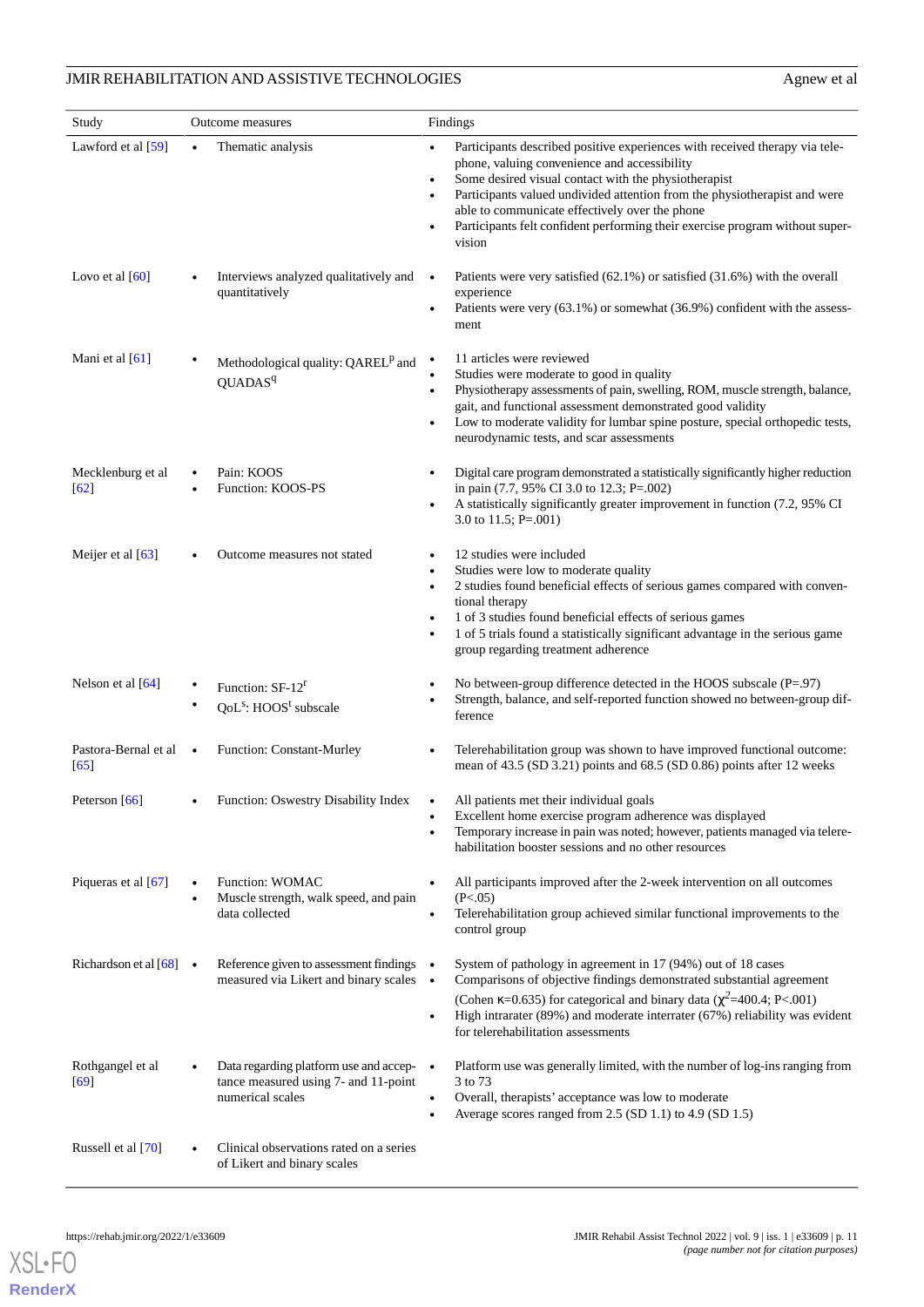| Study                 | Outcome measures                                                                                                       | Findings                                                                                                                                                                                                                                                                                                                                                                                        |  |  |
|-----------------------|------------------------------------------------------------------------------------------------------------------------|-------------------------------------------------------------------------------------------------------------------------------------------------------------------------------------------------------------------------------------------------------------------------------------------------------------------------------------------------------------------------------------------------|--|--|
|                       |                                                                                                                        | Similar agreement (93.3%) was found in pathoanatomical diagnoses<br>$\bullet$<br>An 80% agreement ( $\chi^2$ =4.3; P<.04) in primary systems diagnoses found<br>$\bullet$<br>between face-to-face and web-based assessments<br>Very strong agreement $(\kappa = .92)$ for categorical data and significant agreement<br>$\bullet$<br>(93.3% agreement; $\chi^2$ =234.4; P<.001) for binary data |  |  |
| Shukla et al [71]     | Pain: VAS<br>Functional assessment: TUG test<br>Functional capacity: WOMAC<br>Knee movement and quadriceps<br>strength | Six studies included<br>No statistically significant difference in change in active knee extension or<br>$\bullet$<br>flexion in the home telerehabilitation group compared with the control group<br>(MD $-0.52$ , 95% CI $-1.39$ to 0.35, P=.24 and MD 1.14, 95% CI $-0.61$ to<br>$2.89, P = .20$                                                                                             |  |  |
| Tousignant et al [72] | Function: WOMAC<br>$\bullet$<br>OoL: $SF-36^u$<br>Disability: 30-second chair stand test                               | Clinical outcomes improved significantly in both groups between end points<br>Some variables showed larger improvements in the usual care group 2 months<br>after discharge                                                                                                                                                                                                                     |  |  |
| Wijnen et al $[73]$   | Function: TUG test, HOOS, five times $\bullet$<br>Sit-to-Stand test<br>OoL: SF-36                                      | Intervention group performed functional tests significantly faster at 12 weeks<br>and 6 months postoperatively<br>Large effect sizes were found on functional tests at 12 weeks and 6 months<br>(Cohen $d=0.5-1.2$ )                                                                                                                                                                            |  |  |

<sup>a</sup>MD: mean difference.

<sup>b</sup>NPRS: Numerical Pain Rating Scale.

<sup>c</sup>KOOS: Knee Osteoarthritis Outcome Score.

<sup>d</sup>WOMAC: Western Ontario and McMaster Universities Osteoarthritis Index.

ePRO: patient-reported outcome.

<sup>f</sup>VAS: visual analog scale.

<sup>g</sup>VR-12: Veterans-RAND 12.

<sup>h</sup>KOOS-PS: KOOS short form.

<sup>i</sup>qDASH: Quick Disabilities of the Arm, Shoulder, and Hand.

<sup>j</sup>MSD: motion sensor device.

<sup>k</sup>ROM: range of motion.

<sup>1</sup>TUG: Timed Up and Go test.

<sup>m</sup>TRAK: Taxonomy for RehAbilitation of Knee conditions.

n SRQ-S: Shoulder Rating Questionnaire.

<sup>o</sup>HBT: home-based telemedicine.

<sup>p</sup>QAREL: Quality Appraisal tool for studies of diagnostic reliability.

<sup>q</sup>QUADAS: Quality Assessment of Diagnostic Accuracy Studies.

<sup>r</sup>SF-12: 12-Item Short Form Health Survey.

<sup>s</sup>QoL: quality of life.

<sup>t</sup>HOOS: Hip disability and Osteoarthritis Outcome Score.

<sup>u</sup>SF-36: 36-Item Short Form Health Survey.

#### **Study Design**

Overall, there were more quantitative studies (23/28, 82%) than qualitative studies (4/28, 14%; [Table 2](#page-7-0)). There were only 4% (1/28) of mixed methods studies. The most common study type was randomized controlled trials (10/28, 36%), followed by systematic reviews (4/28, 14%), one of which included a meta-analysis. The various forms of randomized controlled trials included randomized controlled trials (7/28, 25%), prospective randomized controlled trials (2/28, 7%), and randomized controlled noninferiority trials (1/28, 4%). Other quantitative designs included repeated measures design (2/28, 7%), retrospective pre–post design (1/28, 4%), pilot study to assess feasibility (1/28, 4%), prospective parallel-group feasibility study (1/28, 4%), controlled study (1/28, 4%),

 $X$ SL•F $O$ **[RenderX](http://www.renderx.com/)** prospective single-group clinical study (1/28, 4%), case series (1/28, 4%), and nonrandomized controlled trial combining a single-arm intervention cohort with historical controls (1/28, 4%). Qualitative designs included semistructured interviews (3/28, 11%). Only 4% (1/28) of studies were referred to only as a qualitative interview [\[53\]](#page-17-9). Mixed methods designs included 4% (1/28) of studies in which data were analyzed using a mixed methods design [\[60](#page-17-16)]. The remaining study design (1/28, 4%) was inadequately described [\[58](#page-17-14)].

#### **Study Location**

A total of 15 geographical locations were reported in all the studies. These studies covered the continents of North America (6/28, 21%), Europe (12/28, 43%), Asia (5/28, 18%), and Oceania (5/28, 18%). The North American locations were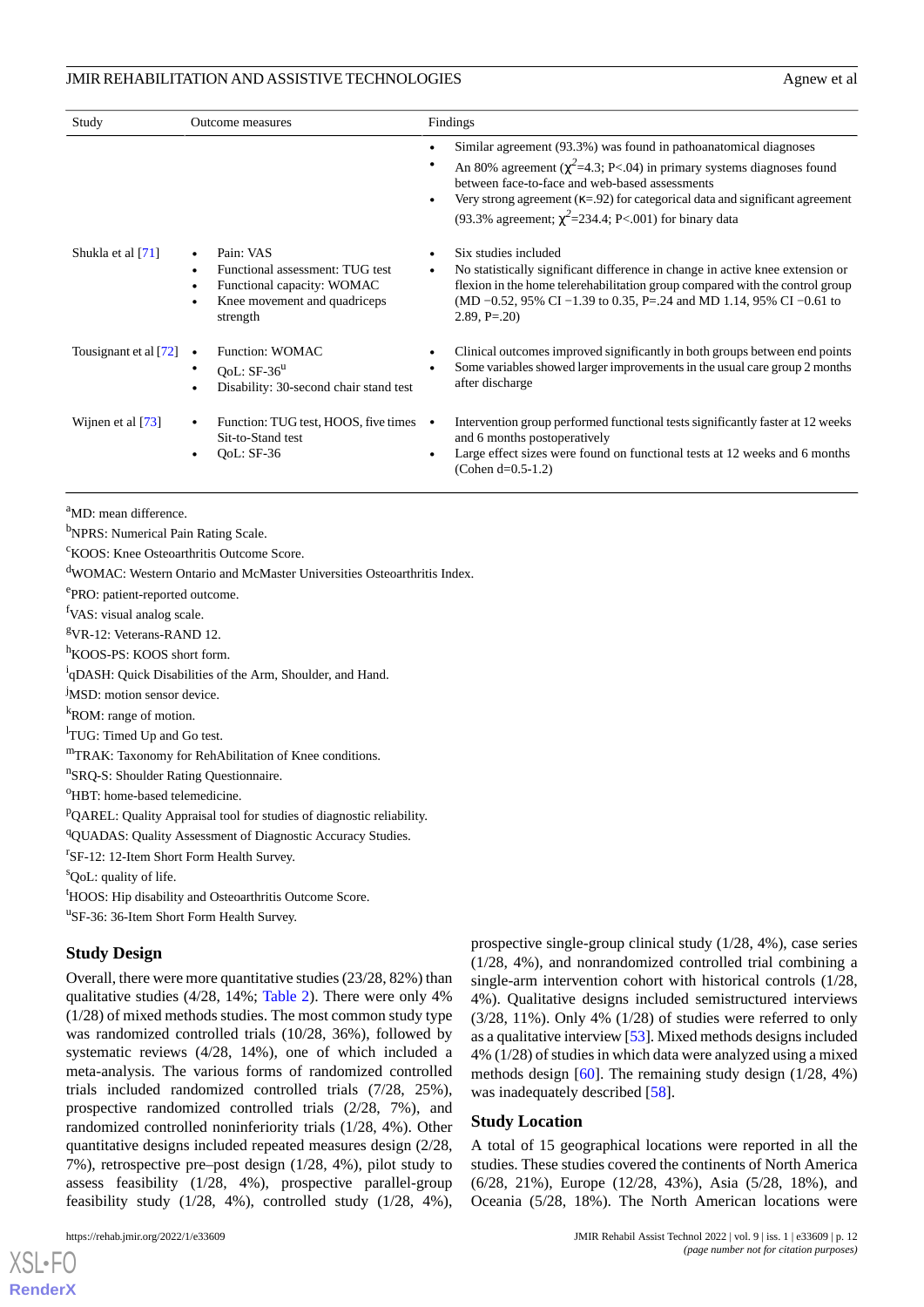divided into Canada (2/28, 7%) and the United States (4/28, 14%). The continent of Europe included the largest number of locations, including the Netherlands (4/28, 14%), Sweden (2/28, 7%), Spain (2/28, 7%), Portugal (1/28, 4%), the United Kingdom (1/28, 4%), Italy (1/28, 4%), and Denmark (1/28, 4%). Asia contained the next most locations, comprising Nepal (1/28, 4%), Iran (1/28, 4%), Taiwan (1/28, 4%), Malaysia (1/28, 4%), and India (1/28, 4%). Oceania included only Australia (5/28, 18%).

#### **Intervention Characteristics**

Despite all studies stating mHealth as part of the intervention, a significant number of studies failed to adequately describe the input of mHealth to the extent that it would be reproducible. Several studies reported the intervention as being *an exercise program delivered to the patient's home*; however, the exact nature of these protocols was not described in sufficient detail. Those studies that provided enough detail described the elements of strengthening [\[48](#page-17-4),[56](#page-17-12)[,57](#page-17-13),[59](#page-17-15)[,73](#page-18-8)] and stretching [[48,](#page-17-4)[56](#page-17-12)]. One of the studies described walking exercises [\[73](#page-18-8)], whereas another study included education, cognitive behavioral therapy, weight loss, and psychosocial support as part of the intervention [[62\]](#page-17-18). Other studies explored the use of mHealth as an adjunct to physiotherapy assessment [[58,](#page-17-14)[60](#page-17-16),[68,](#page-18-3)[70](#page-18-5)] to assess the inter- and intrareliability of remote assessments using telerehabilitation technologies.

#### **Findings**

### *How mHealth Has Previously Been Applied*

#### **Previous Applications of Rehabilitative mHealth**

Of the 28 included studies, 4 (28%) systematic reviews  $[46,61,63,71]$  $[46,61,63,71]$  $[46,61,63,71]$  $[46,61,63,71]$  $[46,61,63,71]$  $[46,61,63,71]$  $[46,61,63,71]$  and 1 (4%) other study  $[58]$  $[58]$  explored the previous applications of mHealth. Relevant studies within the systematic reviews were included separately in this review. The remaining studies focused on the feasibility and efficacy of current and future applications. Reports of previous applications of mHealth largely included telephone-based interventions using videoconferencing connected via the internet to the patients' homes (4/28, 14%). Another study described the inclusion of an interactive web-based telerehabilitation software alongside videoconferencing, including wireless sensors to record patients' movements, an interactive software to demonstrate the strengthening and range of motion (ROM) exercises undertaken following total knee arthroplasty, and a web portal for clinician input [[71\]](#page-18-6). Other methods described in less detail referred to mHealth delivery via smartphones or the internet [\[46](#page-17-2)]. This study [[46\]](#page-17-2) also referenced that all interventions conducted in a home-based setting included an individually tailored exercise program alongside the promotion of self-management strategies such as chat sessions and group exercises. Other forms of mHealth applications included the use of rehabilitation games widely available on multiple platforms such as the Wii, PlayStation EyeToy, and Xbox Kinect to aid in rehabilitation following traumatic bone and soft tissue injuries. Many of these games involved balance and mobility exercises using Wii [[63\]](#page-17-19).

#### **Previous mHealth Applications for Professional Use**

Only 7% (2/28) of the studies [[58](#page-17-14)[,61](#page-17-17)] described the use of mHealth as an aid to the physiotherapy assessment of musculoskeletal disorders. The aim of these studies was to explore the validity of web-based assessment compared with traditional face-to-face methods. The inclusion of mHealth once again involved videoconferencing, in which the patient was required to self-palpate and perform modified self-administered special tests. The results showed that mHealth could be a valid alternative to accurately measuring several objective measures such as pain, ROM, muscle strength, gait, and swelling. However, the evidence was not strong enough to suggest that mHealth is a viable solution for measuring neurodynamic tests and spinal posture.

# *Types of Musculoskeletal Conditions Where mHealth Has Been Used*

Although studies have reported the type of musculoskeletal condition for which mHealth was being used, some studies described a broader term covering a range of conditions within the same area (EG, musculoskeletal ankle disorders, musculoskeletal disorders of the knee, and sedentary behavior in older adults; [Table 2](#page-7-0)). Among the adequately described musculoskeletal conditions, total knee replacement or arthroplasty (4/28, 14%) was the most common. Other surgical procedures where mHealth was used also included total hip replacement or arthroplasty (2/28, 7%), anterior cruciate ligament reconstruction (2/28, 7%), shoulder joint replacement (2/28, 7%), and subacromial decompression (1/28, 4%). Several articles explored chronic conditions such as chronic knee pain or knee osteoarthritis (3/28, 11%), chronic hip pain and hip osteoarthritis (1/28, 4%), shoulder adhesive capsulitis (1/28, 4%), chronic or mechanical low back pain (4/28, 14%), chronic neck pain (2/28, 7%), and rheumatoid arthritis (2/28, 7%). Less common conditions included prolapsed intervertebral disk (1/28, 4%) and tennis elbow (1/28, 4%).

# *Interventions That Have Been Implemented Using mHealth*

There appears to be no novel intervention being implemented when compared with how mHealth has previously been applied. The main theme throughout most studies was the aspect of communication between the treating therapist and the patient to allow for a successful course of treatment involving mHealth. This could involve telephone calls (teleconferencing) or videoconferencing (eg, Skype [Microsoft Corporation]). The current articles suggest mHealth is best implemented as an adjunct to *usual care*, which can be defined as face-to-face physiotherapy involving exercise therapy and manual therapy [[64\]](#page-17-20). A number of studies included pamphlets with the addition of weekly teleconferencing calls from participating clinicians [[47,](#page-17-3)[59\]](#page-17-15). For studies that did not include teleconferencing as a part of the intervention, a series of smartphone-based apps [[49,](#page-17-5)[66\]](#page-18-1) and web-based applications were implemented [[47,](#page-17-3)[51,](#page-17-7)[56](#page-17-12)[,57](#page-17-13),[62,](#page-17-18)[73\]](#page-18-8). These interventions included narrated videos of exercises with which the patient would respond by sending back recordings of them completing the exercise. This would allow for appropriate exercise progression via clinician inputs. One of the studies [\[65](#page-18-0)] involved the use of a wearable motion sensor device alongside an app for patients (patient app) and an app for clinicians (physician app). The patient app helped participants visualize the correct ROM of the exercises, and the

```
XS-FO
RenderX
```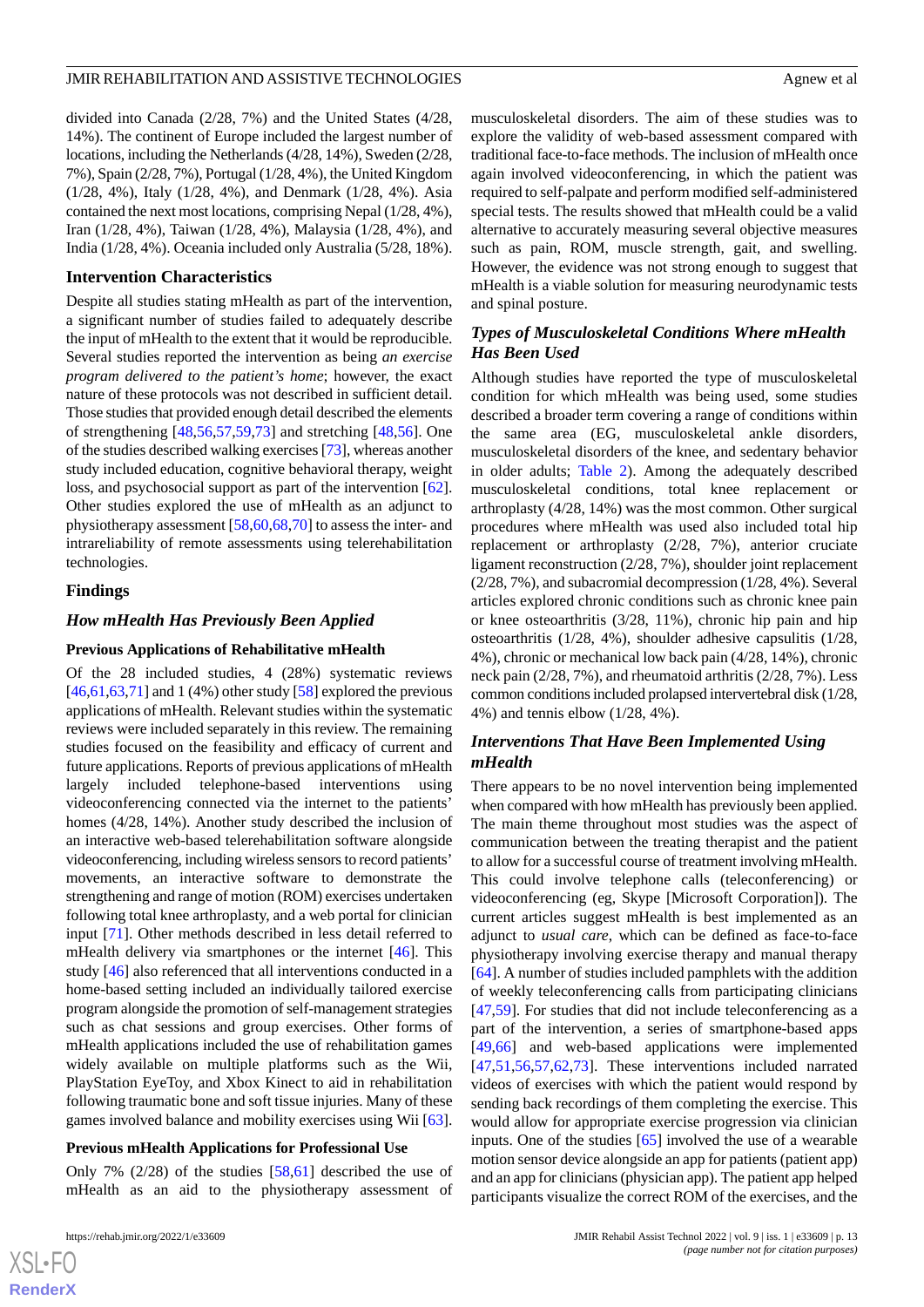# physician app provided clinicians with a data log of participants' progression, allowing for input via text.

# *Reasons for Engagement or Disengagement With mHealth*

Approximately 64% (18/28) of articles stated the reasons for engagement or disengagement from the intervention. Overall, these reasons were not described in sufficient detail. In general, patient satisfaction was very high as participants valued the interactive features and readily available support as very important. Studies involving preoperative protocols reported that interest in surgery decreased as knowledge of their condition increased because of the constant engagement with their clinician [[62\]](#page-17-18). It was also shown in several articles that mHealth increased long-term (defined as 6 months) adherence to treatment, as the influence of specialist supervision was shown to help maintain motivation and confidence in the process as well as constant goal setting [[48](#page-17-4),[50\]](#page-17-6). Reasons for disengagement were stated as technological problems such as the speed of the internet connection and the *clunky* design of some of the apps [[46](#page-17-2)[,55](#page-17-11)]. However, it was stated that this could be minimized by implementing a web-based platform on mobile devices that could be used with standard data speeds, as most participants would be in possession of mobile devices capable of doing so [[49\]](#page-17-5). It was reported that video-based interventions gave participants the most effective treatment as the videos informed them of the correct technique and gave them the confidence to perform the exercises correctly [\[55](#page-17-11)].

# *Barriers to mHealth Clinical Uptake*

Only 4% (1/28) of the studies specifically explored the experience of clinicians in using mHealth [\[52](#page-17-8)]. This study reported the limited use of a novel telemonitoring device with a low to moderate acceptance rate among physiotherapists. A possible explanation for this was the lack of time to become familiar with the telemonitoring platform. The main issue among physiotherapists was the added workload that the intervention imposed, as therapists had to input data into an additional eHealth data log. Suggestions for future use included improvements in user-friendliness, efficiency, and design. Some therapists proposed integrating digital health technology into routine care to more easily become a new habit of clinical practice. A preference for smartphone-based apps over web-based applications was also reported, with no reasons adequately described. The final barrier suggested in this study was the lack of structured training given to current and future health care professionals to promote knowledge of new health care technologies. In the future, novel health care technologies should be more easily integrated into clinicians' routines, and training should be provided alongside this.

# *Discussion*

# **Principal Findings**

This study represents a mapping of the breadth of evidence for the use of mHealth within musculoskeletal physiotherapy and identifies 5 themes of mHealth implementation, including facilitators of and barriers to uptake. The main aim of this scoping review was to analyze the evidence surrounding the

use of mHealth in musculoskeletal physiotherapy and the outcomes it produced. The main findings from this review suggest that videoconferencing or phone calls are the most popular among patients as they provide ongoing feedback with a clinician, potentially leading to a higher adherence rate to rehabilitation programs. Another finding has shown a lack of adequate training in mHealth use among clinicians, leading to

poor uptake.

This review demonstrates that there is potential in the future for mHealth to be a viable component of musculoskeletal physiotherapy care. Recent studies have proposed that mHealth interventions have the potential to be more effective than usual physiotherapy care, as the increased use of smartphones enables patients to source information and take control of their rehabilitation [[69\]](#page-18-4). However, this review has shown limited evidence to support this claim, as only 11% (3/28) of studies  $[49,50,66]$  $[49,50,66]$  $[49,50,66]$  $[49,50,66]$  included the use of smartphones and only 4% (1/28) of studies compared mHealth with physiotherapy, concluding that a comprehensive digital care intervention, combined with ongoing support provided with normal physiotherapy care, significantly improves outcomes for pain and function [[62\]](#page-17-18). The remainder of the studies either claimed that mHealth could potentially be at least as effective as physiotherapy or were inadequately described to make any conclusions.

There is limited evidence suggesting that mHealth can be effectively used for physiotherapy musculoskeletal assessments as an alternative to face-to-face assessments. Of the 28 studies, 2 (7%) studies [\[58](#page-17-14),[61\]](#page-17-17) suggested that this form of assessment was both valid and reliable, with 1 (4%) investigating the specific assessment of the elbow [\[58](#page-17-14)] and 1 (4%) investigating general musculoskeletal disorders [\[61](#page-17-17)]. However, the evidence suggests that this is not an acceptable alternative as special neurodynamic tests were unable to be sufficiently conducted as the patient was unable to apply the tests as a clinician would, leading to unreliable findings. Telephone or videoconferencing calls between the therapist and patient were the most accepted forms of mHealth in musculoskeletal physiotherapy. This could be viewed as a potential pitfall unless further innovation is made in this field, as patients are more likely to respond positively to a readily available app on their smartphone [[74\]](#page-18-9). Most research in other medical fields has concluded that telephone or videoconferencing calls are the most popular intervention, further emphasizing the need for more development [[75](#page-18-10)[,76](#page-18-11)]. It is important that development continues, as reports suggest that patients feel there is a lack of currently available, relevant high-quality mHealth apps providing adequate support [[77\]](#page-18-12).

A range of conditions was analyzed in this review, suggesting a lack of research on mHealth use for particular musculoskeletal conditions. Postoperative rehabilitation after total knee replacement was the most researched condition for mHealth use. Only 11% (3/28) of studies investigated mHealth for the treatment of chronic low back pain  $[46,60,66]$  $[46,60,66]$  $[46,60,66]$  $[46,60,66]$  $[46,60,66]$ , and 14%  $(4/28)$ of studies were related to shoulder pain [\[51](#page-17-7)[,53](#page-17-9)[,65](#page-18-0),[78](#page-18-13)]. Therefore, there is little evidence to fully support the use of mHealth for a multitude of conditions.

Very few studies described the mHealth intervention in detail in a way that would be reproducible. As this review was

 $XS$ -FO **[RenderX](http://www.renderx.com/)**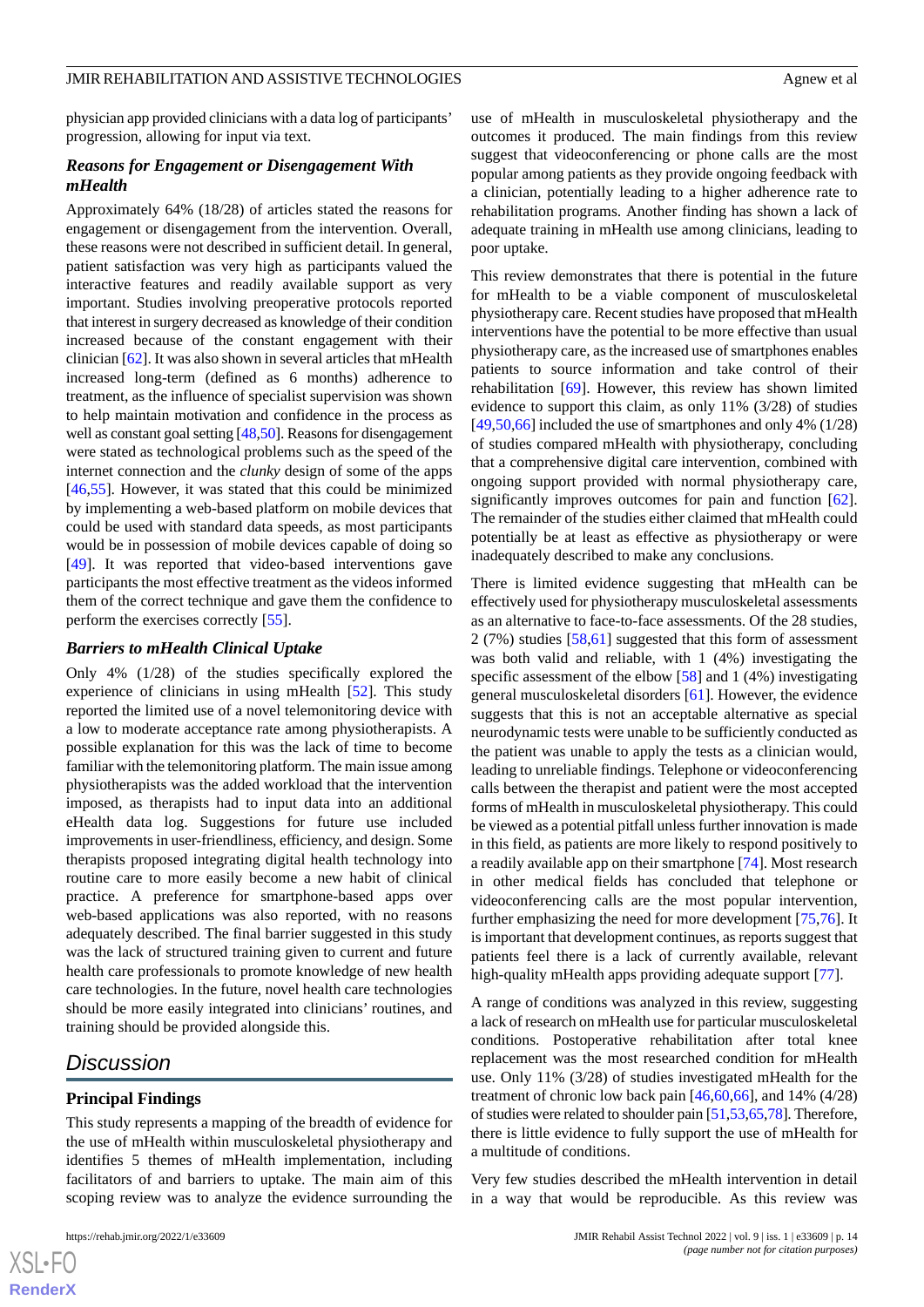conducted in the context of musculoskeletal physiotherapy, it can be assumed that physiotherapy care would be within the context of the intervention. Most authors failed to describe the physiotherapy component in detail, simply describing the intervention as *an exercise program delivered to the home, with follow-up telephone calls from a participating clinician*, with the assumption that this is a form of treatment rather than an umbrella term encompassing a range of interventions. This suggests that there is insufficient evidence to guide physiotherapists on how to effectively deliver an mHealth intervention, as supported by 4% (1/28) of the studies in this review [\[52](#page-17-8)].

This review highlights a lack of qualitative research on mHealth interventions as most evidence was quantitative in nature. The importance of understanding the experiences of those delivering and receiving these interventions is not to be understated and can be a vital part of enhancing the delivery of future interventions [[54\]](#page-17-10). This can provide useful insights from both clinicians and patients on how to continually innovate mHealth and increase engagement and better patient care, as the value of qualitative research provides a richer insight into the lived experience [[79\]](#page-18-14). This review has shown that the continents of North America, Asia, Europe, and Oceania currently have the strongest research output in support of the development of future mHealth interventions. It can be concluded that mHealth interventions are being implemented in high-income countries because of access to high-quality resources, infrastructure, and time to develop more effective and engaging interventions, including aspects such as gamification [[80\]](#page-18-15).

### **Study Limitations**

Although most evidence within this review was conducted within the past 10 years, we excluded articles that were non-English articles, implying the possibility of excluding relevant articles from non–English-speaking countries (eg, China, Japan, and South Korea), where technology is well-advanced [\[81](#page-18-16)]. In addition, a consultation stage was not included in the review process through which we may have gained more insight, and study authors were not contacted for additional information. When compared with systematic reviews, the absence of a strong quality assessment of papers in scoping reviews makes any findings difficult to generalize and presents challenges in weighting the effectiveness of studies [[44\]](#page-17-0). Despite this, we believe that the breadth of the evidence presented is sufficient for the aims of this review.

### **Research Opportunities and Recommendations**

With the onset of the COVID-19 pandemic, alternatives to face-to-face musculoskeletal physiotherapy have become a priority. Future smart device–based mHealth interventions should focus on implementing evidence-based strategies in research design and using more innovative health care technologies to help enhance and expand the practice of mHealth. To aid in the development of the rapidly expanding market of mHealth, future research should look to develop evidence-based rehabilitation programs for acute and chronic conditions using the latest technologies and provide adequate training for clinicians.

### **Conclusions**

It appears that mHealth has some beneficial effects on treatment adherence and can be as effective as the usual physiotherapy care and potentially more cost-effective. Currently, communication with a clinician via telephone or videoconferencing appears to be the most widely accepted among patients, as this helps maintain confidence in their rehabilitation because of ongoing feedback. This feedback loop between the clinician and the patient potentially leads to positive outcomes regarding pain and self-management because of increased adherence to the rehabilitation program.

The limitations identified in this review provide an outline for future studies. This review has shown the main limitations to mHealth uptake from clinicians, primarily as a lack of knowledge and confidence in their judgment when using mHealth interventions and a preference toward an evidence-based clinical technique [[57\]](#page-17-13). Researchers have suggested more widely available training for clinicians implementing mHealth interventions in the future. The barriers to uptake among patients are related to the user-friendliness and aesthetics of the intervention, as it is likely that patients will discontinue use after a short period because of the lack of an efficient design [\[82](#page-18-17)]. What constitutes an efficient mHealth design is not adequately described within this review, with the only exception suggesting the use of videos within an app to promote engagement; therefore, we propose further research with a focus on designing an implementation framework and designing trials investigating long-term adherence and the effect of clinicians trained in mHealth implementation on long-term treatment outcomes.

# **Acknowledgments**

The authors would like to thank Kelly McCoo for her support and guidance in conducting the database searches and the internal peer reviewers for their time and comments on the review. This review was undertaken as part of a PhD study at Ulster University and funded by the Department for Economy Study. Invest Northern Ireland is acknowledged for partially supporting this research under the Competence Centre Program Grant RD0513853 by the Connected Health Innovation Centre. The funders had no role in the design, conduct, or reporting of this study.

### **Conflicts of Interest**

None declared.

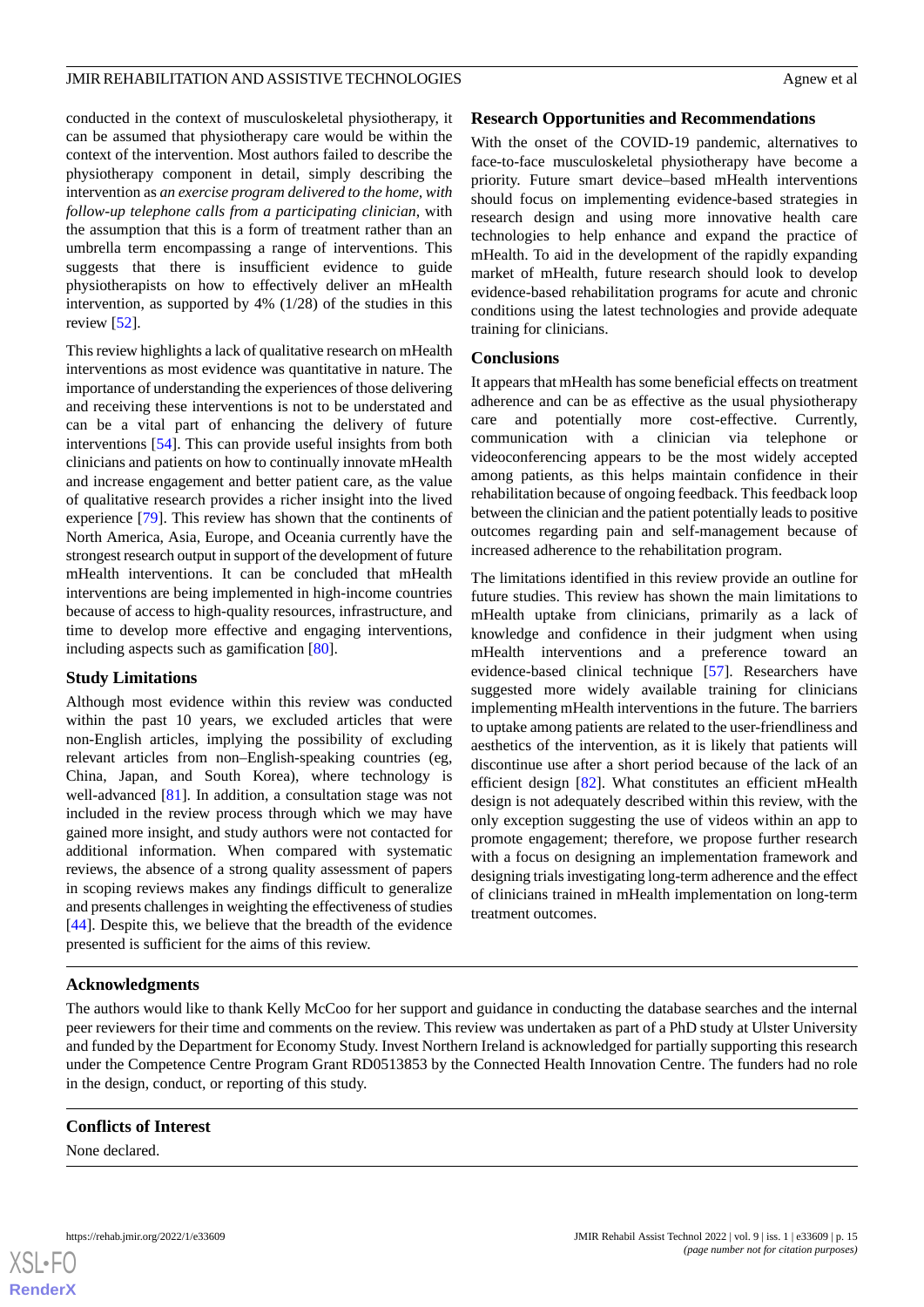# <span id="page-15-21"></span>**Multimedia Appendix 1**

Search Strategy. [[PDF File \(Adobe PDF File\), 75 KB](https://jmir.org/api/download?alt_name=rehab_v9i1e33609_app1.pdf&filename=9284e72e3af4f6967bbd6dd1411b4fce.pdf)-[Multimedia Appendix 1\]](https://jmir.org/api/download?alt_name=rehab_v9i1e33609_app1.pdf&filename=9284e72e3af4f6967bbd6dd1411b4fce.pdf)

# <span id="page-15-0"></span>**References**

- <span id="page-15-1"></span>1. Hawker GA. The assessment of musculoskeletal pain. Clin Exp Rheumatol 2017;35 Suppl 107(5):8-12 [\[FREE Full text\]](http://www.clinexprheumatol.org/pubmed/find-pii.asp?pii=28967361) [Medline: [28967361](http://www.ncbi.nlm.nih.gov/entrez/query.fcgi?cmd=Retrieve&db=PubMed&list_uids=28967361&dopt=Abstract)]
- <span id="page-15-2"></span>2. Amorim AB, Pappas E, Simic M, Ferreira ML, Jennings M, Tiedemann A, et al. Integrating mobile-health, health coaching, and physical activity to reduce the burden of chronic low back pain trial (IMPACT): a pilot randomised controlled trial. BMC Musculoskelet Disord 2019 Feb 11;20(1):71 [\[FREE Full text](https://bmcmusculoskeletdisord.biomedcentral.com/articles/10.1186/s12891-019-2454-y)] [doi: [10.1186/s12891-019-2454-y](http://dx.doi.org/10.1186/s12891-019-2454-y)] [Medline: [30744606\]](http://www.ncbi.nlm.nih.gov/entrez/query.fcgi?cmd=Retrieve&db=PubMed&list_uids=30744606&dopt=Abstract)
- <span id="page-15-3"></span>3. Chou R, Deyo R, Friedly J, Skelly A, Hashimoto R, Weimer M, et al. Nonpharmacologic therapies for low back pain: a systematic review for an American college of physicians clinical practice guideline. Ann Intern Med 2017 Apr 04;166(7):493-505 [[FREE Full text](https://www.acpjournals.org/doi/abs/10.7326/M16-2459?url_ver=Z39.88-2003&rfr_id=ori:rid:crossref.org&rfr_dat=cr_pub%3dpubmed)] [doi: [10.7326/M16-2459](http://dx.doi.org/10.7326/M16-2459)] [Medline: [28192793\]](http://www.ncbi.nlm.nih.gov/entrez/query.fcgi?cmd=Retrieve&db=PubMed&list_uids=28192793&dopt=Abstract)
- <span id="page-15-4"></span>4. Gonçalves-Bradley DC, Iliffe S, Doll H, Broad J, Gladman J, Langhorne P, et al. Early discharge hospital at home. Cochrane Database Syst Rev 2017 Jun 26;6:CD000356 [[FREE Full text](http://europepmc.org/abstract/MED/28651296)] [doi: [10.1002/14651858.CD000356.pub4\]](http://dx.doi.org/10.1002/14651858.CD000356.pub4) [Medline: [28651296](http://www.ncbi.nlm.nih.gov/entrez/query.fcgi?cmd=Retrieve&db=PubMed&list_uids=28651296&dopt=Abstract)]
- <span id="page-15-5"></span>5. Kongsted A, Kent P, Hestbaek L, Vach W. Patients with low back pain had distinct clinical course patterns that were typically neither complete recovery nor constant pain. A latent class analysis of longitudinal data. Spine J 2015 May 01;15(5):885-894 [[FREE Full text](https://linkinghub.elsevier.com/retrieve/pii/S1529-9430(15)00110-2)] [doi: [10.1016/j.spinee.2015.02.012](http://dx.doi.org/10.1016/j.spinee.2015.02.012)] [Medline: [25681230\]](http://www.ncbi.nlm.nih.gov/entrez/query.fcgi?cmd=Retrieve&db=PubMed&list_uids=25681230&dopt=Abstract)
- <span id="page-15-6"></span>6. Jack K, McLean SM, Moffett JK, Gardiner E. Barriers to treatment adherence in physiotherapy outpatient clinics: a systematic review. Man Ther 2010 Jun;15(3):220-228 [[FREE Full text\]](https://linkinghub.elsevier.com/retrieve/pii/S1356-689X(09)00209-4) [doi: [10.1016/j.math.2009.12.004](http://dx.doi.org/10.1016/j.math.2009.12.004)] [Medline: [20163979](http://www.ncbi.nlm.nih.gov/entrez/query.fcgi?cmd=Retrieve&db=PubMed&list_uids=20163979&dopt=Abstract)]
- <span id="page-15-7"></span>7. Hurley MV, Walsh NE, Mitchell HL, Pimm TJ, Patel A, Williamson E, et al. Clinical effectiveness of a rehabilitation program integrating exercise, self-management, and active coping strategies for chronic knee pain: a cluster randomized trial. Arthritis Rheum 2007 Oct 15;57(7):1211-1219 [\[FREE Full text\]](https://doi.org/10.1002/art.22995) [doi: [10.1002/art.22995](http://dx.doi.org/10.1002/art.22995)] [Medline: [17907147\]](http://www.ncbi.nlm.nih.gov/entrez/query.fcgi?cmd=Retrieve&db=PubMed&list_uids=17907147&dopt=Abstract)
- <span id="page-15-8"></span>8. Hanratty C, Kerr D, Wilson I, McCracken M, Sim J, Basford JR, et al. Physical therapists' perceptions and use of exercise in the management of subacromial shoulder impingement syndrome: focus group study. Phys Ther 2016 Sep;96(9):1354-1363. [doi: [10.2522/ptj.20150427](http://dx.doi.org/10.2522/ptj.20150427)] [Medline: [27013575](http://www.ncbi.nlm.nih.gov/entrez/query.fcgi?cmd=Retrieve&db=PubMed&list_uids=27013575&dopt=Abstract)]
- <span id="page-15-9"></span>9. Macedo L, Bostick G, Maher C. Exercise for prevention of recurrences of nonspecific low back pain. Phys Ther 2013 Dec;93(12):1587-1591. [doi: [10.2522/ptj.20120464\]](http://dx.doi.org/10.2522/ptj.20120464) [Medline: [23813085\]](http://www.ncbi.nlm.nih.gov/entrez/query.fcgi?cmd=Retrieve&db=PubMed&list_uids=23813085&dopt=Abstract)
- <span id="page-15-10"></span>10. Saner J, Bergman EM, de Bie RA, Sieben JM. Low back pain patients' perspectives on long-term adherence to home-based exercise programmes in physiotherapy. Musculoskelet Sci Pract 2018 Dec;38:77-82. [doi: [10.1016/j.msksp.2018.09.002\]](http://dx.doi.org/10.1016/j.msksp.2018.09.002) [Medline: [30317015](http://www.ncbi.nlm.nih.gov/entrez/query.fcgi?cmd=Retrieve&db=PubMed&list_uids=30317015&dopt=Abstract)]
- <span id="page-15-12"></span><span id="page-15-11"></span>11. Bennell KL, Marshall CJ, Dobson F, Kasza J, Lonsdale C, Hinman RS. Does a web-based exercise programming system improve home exercise adherence for people with musculoskeletal conditions?: a randomized controlled trial. Am J Phys Med Rehabil 2019 Apr 23;98(10):850-858. [doi: [10.1097/phm.0000000000001204](http://dx.doi.org/10.1097/phm.0000000000001204)]
- <span id="page-15-13"></span>12. Lin L, Widdall C, Ward L. Improving critical thinking with interactive mobile tools and apps. Soc Stud Young Learner 2014;26(4):10-14.
- <span id="page-15-14"></span>13. Lambert TE, Harvey LA, Avdalis C, Chen LW, Jeyalingam S, Pratt CA, et al. An app with remote support achieves better adherence to home exercise programs than paper handouts in people with musculoskeletal conditions: a randomised trial. J Physiother 2017 Jul;63(3):161-167 [[FREE Full text](https://linkinghub.elsevier.com/retrieve/pii/S1836-9553(17)30067-X)] [doi: [10.1016/j.jphys.2017.05.015](http://dx.doi.org/10.1016/j.jphys.2017.05.015)] [Medline: [28662834\]](http://www.ncbi.nlm.nih.gov/entrez/query.fcgi?cmd=Retrieve&db=PubMed&list_uids=28662834&dopt=Abstract)
- <span id="page-15-15"></span>14. Tanwir F. E health and m health technology in health care. EC Dent Sci 2019;2:1-6.
- <span id="page-15-16"></span>15. Emami E, Kadoch N, Homayounfar S, Harnagea H, Dupont P, Giraudeau N, et al. Patient satisfaction with E-Oral Health care in rural and remote settings: a systematic review protocol. Syst Rev 2017 Aug 29;6(1):174 [[FREE Full text](https://systematicreviewsjournal.biomedcentral.com/articles/10.1186/s13643-017-0550-3)] [doi: [10.1186/s13643-017-0550-3\]](http://dx.doi.org/10.1186/s13643-017-0550-3) [Medline: [28851449](http://www.ncbi.nlm.nih.gov/entrez/query.fcgi?cmd=Retrieve&db=PubMed&list_uids=28851449&dopt=Abstract)]
- <span id="page-15-17"></span>16. Rosaline S, Johnson S. Continued usage and dependency of smartphones. Int J Cyber Behav Psychol Learn 2020 Jan;10(1):41-53. [doi: [10.4018/IJCBPL.2020010104\]](http://dx.doi.org/10.4018/IJCBPL.2020010104)
- <span id="page-15-18"></span>17. The impact of screen media on children: a Eurovision for parliament. In: Improving the Quality of Childhood in Europe. East Sussex, UK: European Council for Steiner Waldorf Education; 2012.
- <span id="page-15-20"></span><span id="page-15-19"></span>18. Hamine S, Gerth-Guyette E, Faulx D, Green BB, Ginsburg AS. Impact of mHealth chronic disease management on treatment adherence and patient outcomes: a systematic review. J Med Internet Res 2015 Feb 24;17(2):e52 [\[FREE Full text\]](https://www.jmir.org/2015/2/e52/) [doi: [10.2196/jmir.3951](http://dx.doi.org/10.2196/jmir.3951)] [Medline: [25803266](http://www.ncbi.nlm.nih.gov/entrez/query.fcgi?cmd=Retrieve&db=PubMed&list_uids=25803266&dopt=Abstract)]
- 19. Communications market reports. Ofcom. URL:<https://www.ofcom.org.uk/research-and-data/multi-sector-research/cmr> [accessed 2022-03-02]
- 20. de la Vega R, Miró J. mHealth: a strategic field without a solid scientific soul. A systematic review of pain-related apps. PLoS One 2014 Jul 7:9(7):e101312 [[FREE Full text\]](https://dx.plos.org/10.1371/journal.pone.0101312) [doi: [10.1371/journal.pone.0101312](http://dx.doi.org/10.1371/journal.pone.0101312)] [Medline: [24999983](http://www.ncbi.nlm.nih.gov/entrez/query.fcgi?cmd=Retrieve&db=PubMed&list_uids=24999983&dopt=Abstract)]
- 21. West D. How mobile devices are transforming healthcare. Issues Technol Innov 2012;18(1):1-11. [doi: [10.20935/al2687\]](http://dx.doi.org/10.20935/al2687)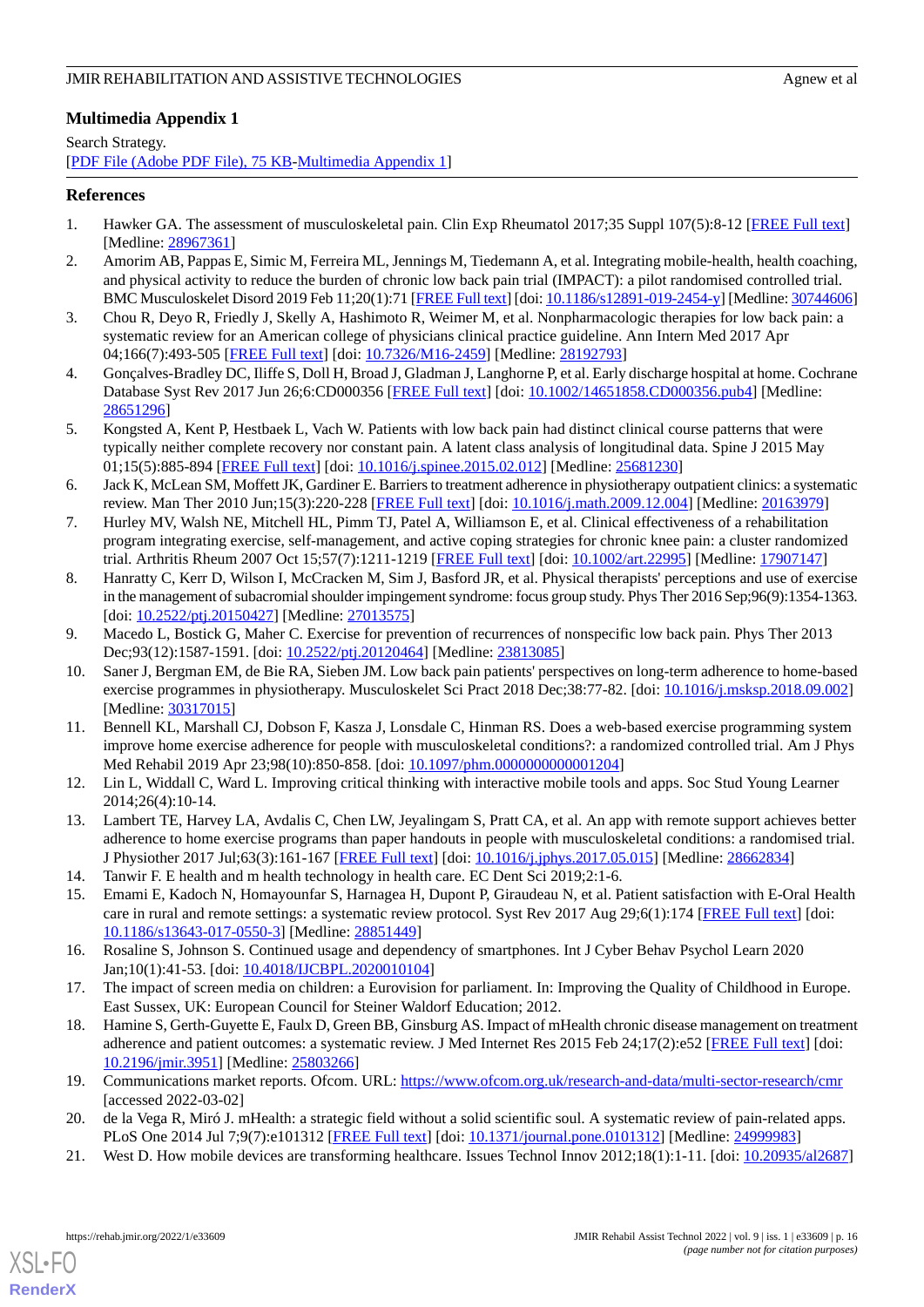- <span id="page-16-0"></span>22. Gandapur Y, Kianoush S, Kelli HM, Misra S, Urrea B, Blaha MJ, et al. The role of mHealth for improving medication adherence in patients with cardiovascular disease: a systematic review. Eur Heart J Qual Care Clin Outcomes 2016 Oct 01;2(4):237-244 [[FREE Full text](http://europepmc.org/abstract/MED/29474713)] [doi: [10.1093/ehjqcco/qcw018](http://dx.doi.org/10.1093/ehjqcco/qcw018)] [Medline: [29474713](http://www.ncbi.nlm.nih.gov/entrez/query.fcgi?cmd=Retrieve&db=PubMed&list_uids=29474713&dopt=Abstract)]
- <span id="page-16-1"></span>23. Berrouiguet S, Baca-García E, Brandt S, Walter M, Courtet P. Fundamentals for future mobile-health (mHealth): a systematic review of mobile phone and web-based text messaging in mental health. J Med Internet Res 2016 Jun 10;18(6):e135 [\[FREE](https://www.jmir.org/2016/6/e135/) [Full text\]](https://www.jmir.org/2016/6/e135/) [doi: [10.2196/jmir.5066](http://dx.doi.org/10.2196/jmir.5066)] [Medline: [27287668\]](http://www.ncbi.nlm.nih.gov/entrez/query.fcgi?cmd=Retrieve&db=PubMed&list_uids=27287668&dopt=Abstract)
- 24. Kitsiou S, Paré G, Jaana M, Gerber B. Effectiveness of mHealth interventions for patients with diabetes: an overview of systematic reviews. PLoS One 2017 Mar 1;12(3):e0173160 [\[FREE Full text\]](https://dx.plos.org/10.1371/journal.pone.0173160) [doi: [10.1371/journal.pone.0173160\]](http://dx.doi.org/10.1371/journal.pone.0173160) [Medline: [28249025](http://www.ncbi.nlm.nih.gov/entrez/query.fcgi?cmd=Retrieve&db=PubMed&list_uids=28249025&dopt=Abstract)]
- <span id="page-16-3"></span><span id="page-16-2"></span>25. Xiang Y, Yang Y, Li W, Zhang L, Zhang Q, Cheung T, et al. Timely mental health care for the 2019 novel coronavirus outbreak is urgently needed. Lancet Psychiatry 2020 Mar;7(3):228-229. [doi: [10.1016/s2215-0366\(20\)30046-8](http://dx.doi.org/10.1016/s2215-0366(20)30046-8)]
- <span id="page-16-4"></span>26. Developer policy center. Google Play. URL: <https://play.google.com/about/developer-content-policy-print/> [accessed 2022-03-02]
- <span id="page-16-5"></span>27. Zhou X, Snoswell CL, Harding LE, Bambling M, Edirippulige S, Bai X, et al. The role of telehealth in reducing the mental health burden from COVID-19. Telemed J E Health 2020 Apr 01;26(4):377-379. [doi: [10.1089/tmj.2020.0068](http://dx.doi.org/10.1089/tmj.2020.0068)] [Medline: [32202977](http://www.ncbi.nlm.nih.gov/entrez/query.fcgi?cmd=Retrieve&db=PubMed&list_uids=32202977&dopt=Abstract)]
- <span id="page-16-6"></span>28. Ohannessian R, Duong TA, Odone A. Global telemedicine implementation and integration within health systems to fight the COVID-19 pandemic: a call to action. JMIR Public Health Surveill 2020 Apr 02;6(2):e18810 [\[FREE Full text\]](https://publichealth.jmir.org/2020/2/e18810/) [doi: [10.2196/18810\]](http://dx.doi.org/10.2196/18810) [Medline: [32238336\]](http://www.ncbi.nlm.nih.gov/entrez/query.fcgi?cmd=Retrieve&db=PubMed&list_uids=32238336&dopt=Abstract)
- <span id="page-16-7"></span>29. Udugama B, Kadhiresan P, Kozlowski HN, Malekjahani A, Osborne M, Li VY, et al. Diagnosing COVID-19: the disease and tools for detection. ACS Nano 2020 Apr 28;14(4):3822-3835 [\[FREE Full text](http://europepmc.org/abstract/MED/32223179)] [doi: [10.1021/acsnano.0c02624\]](http://dx.doi.org/10.1021/acsnano.0c02624) [Medline: [32223179](http://www.ncbi.nlm.nih.gov/entrez/query.fcgi?cmd=Retrieve&db=PubMed&list_uids=32223179&dopt=Abstract)]
- <span id="page-16-8"></span>30. Moman R, Dvorkin J, Pollard E, Wanderman R, Murad MH, Warner DO, et al. A systematic review and meta-analysis of unguided electronic and mobile health technologies for chronic pain-is it time to start prescribing electronic health applications? Pain Med 2019 Nov 01;20(11):2238-2255. [doi: [10.1093/pm/pnz164](http://dx.doi.org/10.1093/pm/pnz164)] [Medline: [31386151\]](http://www.ncbi.nlm.nih.gov/entrez/query.fcgi?cmd=Retrieve&db=PubMed&list_uids=31386151&dopt=Abstract)
- <span id="page-16-10"></span><span id="page-16-9"></span>31. Keogh E, Rosser B, Eccleston C. e-Health and chronic pain management: current status and developments. Pain 2010 Oct;151(1):18-21. [doi: [10.1016/j.pain.2010.07.014](http://dx.doi.org/10.1016/j.pain.2010.07.014)] [Medline: [20674174\]](http://www.ncbi.nlm.nih.gov/entrez/query.fcgi?cmd=Retrieve&db=PubMed&list_uids=20674174&dopt=Abstract)
- 32. Dayer L, Heldenbrand S, Anderson P, Gubbins PO, Martin BC. Smartphone medication adherence apps: potential benefits to patients and providers. J Am Pharmacists Assoc 2013 Mar;53(2):172-181. [doi: [10.1331/japha.2013.12202\]](http://dx.doi.org/10.1331/japha.2013.12202)
- <span id="page-16-12"></span><span id="page-16-11"></span>33. Yang J, Wei Q, Ge Y, Meng L, Zhao M. Smartphone-based remote self-management of chronic low back pain: a preliminary study. J Healthc Eng 2019 Feb 06;2019:4632946-4632947 [[FREE Full text](https://doi.org/10.1155/2019/4632946)] [doi: [10.1155/2019/4632946\]](http://dx.doi.org/10.1155/2019/4632946) [Medline: [30881606](http://www.ncbi.nlm.nih.gov/entrez/query.fcgi?cmd=Retrieve&db=PubMed&list_uids=30881606&dopt=Abstract)]
- <span id="page-16-13"></span>34. Benferdia Y, Zakaria N. A systematic literature review of content-based mobile health. J Inf Syst Innov 2014;8:1-10.
- 35. Beratarrechea A, Lee AG, Willner JM, Jahangir E, Ciapponi A, Rubinstein A. The impact of mobile health interventions on chronic disease outcomes in developing countries: a systematic review. Telemed J E Health 2014 Jan;20(1):75-82 [\[FREE](http://europepmc.org/abstract/MED/24205809) [Full text\]](http://europepmc.org/abstract/MED/24205809) [doi: [10.1089/tmj.2012.0328\]](http://dx.doi.org/10.1089/tmj.2012.0328) [Medline: [24205809\]](http://www.ncbi.nlm.nih.gov/entrez/query.fcgi?cmd=Retrieve&db=PubMed&list_uids=24205809&dopt=Abstract)
- <span id="page-16-15"></span><span id="page-16-14"></span>36. Blumenthal J, Wilkinson A, Chignell M. Physiotherapists' and physiotherapy students' perspectives on the use of mobile or wearable technology in their practice. Physiother Can 2018 Aug;70(3):251-261 [[FREE Full text](http://europepmc.org/abstract/MED/30275650)] [doi: [10.3138/ptc.2016-100.e\]](http://dx.doi.org/10.3138/ptc.2016-100.e) [Medline: [30275650\]](http://www.ncbi.nlm.nih.gov/entrez/query.fcgi?cmd=Retrieve&db=PubMed&list_uids=30275650&dopt=Abstract)
- <span id="page-16-16"></span>37. Williams V, Price J, Hardinge M, Tarassenko L, Farmer A. Using a mobile health application to support self-management in COPD: a qualitative study. Br J Gen Pract 2014 Jun 30;64(624):e392-e400. [doi: [10.3399/bjgp14x680473\]](http://dx.doi.org/10.3399/bjgp14x680473)
- <span id="page-16-17"></span>38. Vorrink SN, Kort HS, Troosters T, Zanen P, Lammers JJ. Efficacy of an mHealth intervention to stimulate physical activity in COPD patients after pulmonary rehabilitation. Eur Respir J 2016 Oct 01;48(4):1019-1029 [\[FREE Full text\]](http://erj.ersjournals.com/cgi/pmidlookup?view=long&pmid=27587557) [doi: [10.1183/13993003.00083-2016\]](http://dx.doi.org/10.1183/13993003.00083-2016) [Medline: [27587557](http://www.ncbi.nlm.nih.gov/entrez/query.fcgi?cmd=Retrieve&db=PubMed&list_uids=27587557&dopt=Abstract)]
- <span id="page-16-18"></span>39. Hempel C, Sezier A, Terry G. What helps or hinders clinicians in their decision-making processes when using or prescribing mHealth apps in practice? An exploratory study. New Zealand J Physiother 2018 Jul 20;46(2):73-78. [doi: [10.15619/nzjp/46.2.04\]](http://dx.doi.org/10.15619/nzjp/46.2.04)
- <span id="page-16-19"></span>40. Slater H, Campbell JM, Stinson JN, Burley MM, Briggs AM. End user and implementer experiences of mHealth technologies for noncommunicable chronic disease management in young adults: systematic review. J Med Internet Res 2017 Dec 12;19(12):e406 [\[FREE Full text](https://www.jmir.org/2017/12/e406/)] [doi: [10.2196/jmir.8888\]](http://dx.doi.org/10.2196/jmir.8888) [Medline: [29233804](http://www.ncbi.nlm.nih.gov/entrez/query.fcgi?cmd=Retrieve&db=PubMed&list_uids=29233804&dopt=Abstract)]
- <span id="page-16-20"></span>41. Hernandez Silva E, Lawler S, Langbecker D. The effectiveness of mHealth for self-management in improving pain, psychological distress, fatigue, and sleep in cancer survivors: a systematic review. J Cancer Surviv 2019 Feb 11;13(1):97-107. [doi: [10.1007/s11764-018-0730-8](http://dx.doi.org/10.1007/s11764-018-0730-8)] [Medline: [30635865\]](http://www.ncbi.nlm.nih.gov/entrez/query.fcgi?cmd=Retrieve&db=PubMed&list_uids=30635865&dopt=Abstract)
- 42. Bellei EA, Biduski D, Cechetti NP, De Marchi AC. Diabetes mellitus m-health applications: a systematic review of features and fundamentals. Telemed J E Health 2018 Nov;24(11):839-852. [doi: [10.1089/tmj.2017.0230](http://dx.doi.org/10.1089/tmj.2017.0230)] [Medline: [29470105](http://www.ncbi.nlm.nih.gov/entrez/query.fcgi?cmd=Retrieve&db=PubMed&list_uids=29470105&dopt=Abstract)]
- 43. Baeza-Barragán MR, Labajos Manzanares MT, Ruiz Vergara C, Casuso-Holgado MJ, Martín-Valero R. The use of virtual reality technologies in the treatment of Duchenne muscular dystrophy: systematic review. JMIR Mhealth Uhealth 2020 Dec 08;8(12):e21576 [[FREE Full text](https://mhealth.jmir.org/2020/12/e21576/)] [doi: [10.2196/21576\]](http://dx.doi.org/10.2196/21576) [Medline: [33289679](http://www.ncbi.nlm.nih.gov/entrez/query.fcgi?cmd=Retrieve&db=PubMed&list_uids=33289679&dopt=Abstract)]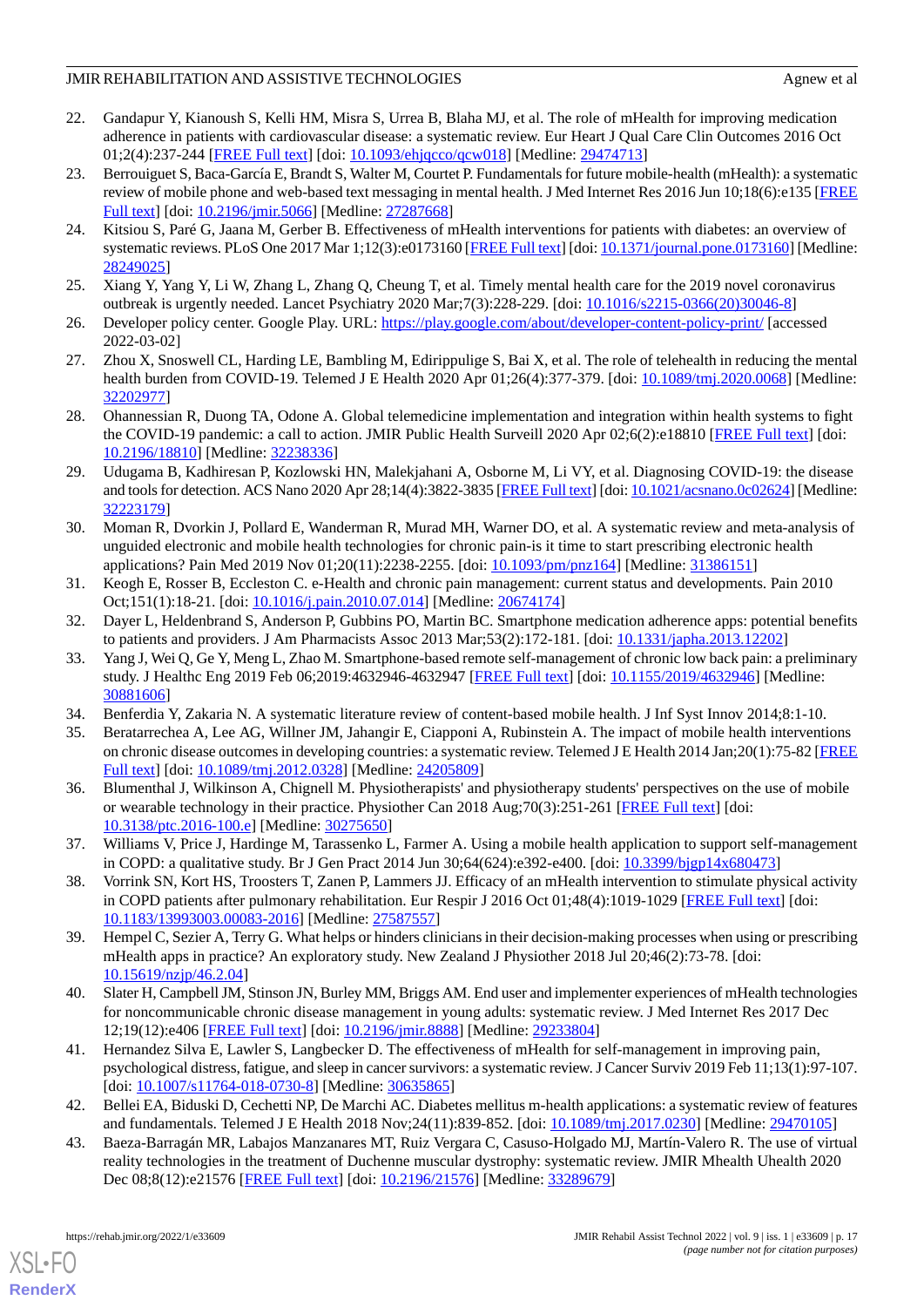- <span id="page-17-0"></span>44. Arksey H, O'Malley L. Scoping studies: towards a methodological framework. Int J Soc Res Methodol 2005 Feb;8(1):19-32. [doi: [10.1080/1364557032000119616](http://dx.doi.org/10.1080/1364557032000119616)]
- <span id="page-17-2"></span><span id="page-17-1"></span>45. Tricco AC, Lillie E, Zarin W, O'Brien KK, Colquhoun H, Levac D, et al. PRISMA extension for Scoping Reviews (PRISMA-ScR): checklist and explanation. Ann Intern Med 2018 Oct 02;169(7):467-473. [doi: [10.7326/m18-0850\]](http://dx.doi.org/10.7326/m18-0850)
- 46. Adamse C, Dekker-Van Weering MG, van Etten-Jamaludin FS, Stuiver MM. The effectiveness of exercise-based telemedicine on pain, physical activity and quality of life in the treatment of chronic pain: a systematic review. J Telemed Telecare 2017 Jul 11;24(8):511-526. [doi: [10.1177/1357633x17716576\]](http://dx.doi.org/10.1177/1357633x17716576)
- <span id="page-17-4"></span><span id="page-17-3"></span>47. Adhikari SP, Shrestha P, Dev R. Feasibility and effectiveness of telephone-based telephysiotherapy for treatment of pain in low-resource setting: a retrospective pre-post design. Pain Res Manag 2020 May 08;2020:2741278-2741277 [\[FREE Full](https://doi.org/10.1155/2020/2741278) [text](https://doi.org/10.1155/2020/2741278)] [doi: [10.1155/2020/2741278\]](http://dx.doi.org/10.1155/2020/2741278) [Medline: [32454919](http://www.ncbi.nlm.nih.gov/entrez/query.fcgi?cmd=Retrieve&db=PubMed&list_uids=32454919&dopt=Abstract)]
- <span id="page-17-5"></span>48. Azma K, RezaSoltani Z, Rezaeimoghaddam F, Dadarkhah A, Mohsenolhosseini S. Efficacy of tele-rehabilitation compared with office-based physical therapy in patients with knee osteoarthritis: a randomized clinical trial. J Telemed Telecare 2017 Aug 03;24(8):560-565. [doi: [10.1177/1357633x17723368](http://dx.doi.org/10.1177/1357633x17723368)]
- <span id="page-17-6"></span>49. Bini S, Mahajan J. Clinical outcomes of remote asynchronous telerehabilitation are equivalent to traditional therapy following total knee arthroplasty: a randomized control study. J Telemed Telecare 2016 Jul 09;23(2):239-247. [doi: [10.1177/1357633x16634518\]](http://dx.doi.org/10.1177/1357633x16634518)
- <span id="page-17-7"></span>50. Chen Y, Lin C, Tsai M, Chuang T, Lee OK. Wearable motion sensor device to facilitate rehabilitation in patients with shoulder adhesive capsulitis: pilot study to assess feasibility. J Med Internet Res 2020 Jul 23;22(7):e17032 [[FREE Full](https://www.jmir.org/2020/7/e17032/) [text](https://www.jmir.org/2020/7/e17032/)] [doi: [10.2196/17032\]](http://dx.doi.org/10.2196/17032) [Medline: [32457026\]](http://www.ncbi.nlm.nih.gov/entrez/query.fcgi?cmd=Retrieve&db=PubMed&list_uids=32457026&dopt=Abstract)
- <span id="page-17-8"></span>51. Correia FD, Nogueira A, Magalhães I, Guimarães J, Moreira M, Barradas I, et al. Medium-term outcomes of digital versus conventional home-based rehabilitation after total knee arthroplasty: prospective, parallel-group feasibility study. JMIR Rehabil Assist Technol 2019 Feb 28;6(1):e13111 [\[FREE Full text\]](https://rehab.jmir.org/2019/1/e13111/) [doi: [10.2196/13111](http://dx.doi.org/10.2196/13111)] [Medline: [30816849\]](http://www.ncbi.nlm.nih.gov/entrez/query.fcgi?cmd=Retrieve&db=PubMed&list_uids=30816849&dopt=Abstract)
- <span id="page-17-9"></span>52. Dunphy E, Hamilton FL, Spasić I, Button K. Acceptability of a digital health intervention alongside physiotherapy to support patients following anterior cruciate ligament reconstruction. BMC Musculoskelet Disord 2017 Nov 21;18(1):471 [[FREE Full text](https://bmcmusculoskeletdisord.biomedcentral.com/articles/10.1186/s12891-017-1846-0)] [doi: [10.1186/s12891-017-1846-0\]](http://dx.doi.org/10.1186/s12891-017-1846-0) [Medline: [29162071](http://www.ncbi.nlm.nih.gov/entrez/query.fcgi?cmd=Retrieve&db=PubMed&list_uids=29162071&dopt=Abstract)]
- <span id="page-17-10"></span>53. Eriksson L, Lindström B, Ekenberg L. Patients' experiences of telerehabilitation at home after shoulder joint replacement. J Telemed Telecare 2011 Jan 01;17(1):25-30. [doi: [10.1258/jtt.2010.100317\]](http://dx.doi.org/10.1258/jtt.2010.100317) [Medline: [21075802\]](http://www.ncbi.nlm.nih.gov/entrez/query.fcgi?cmd=Retrieve&db=PubMed&list_uids=21075802&dopt=Abstract)
- <span id="page-17-12"></span><span id="page-17-11"></span>54. Eriksson L, Lindström B, Gard G, Lysholm J. Physiotherapy at a distance: a controlled study of rehabilitation at home after a shoulder joint operation. J Telemed Telecare 2009 Jul 09;15(5):215-220. [doi: [10.1258/jtt.2009.081003\]](http://dx.doi.org/10.1258/jtt.2009.081003) [Medline: [19590025](http://www.ncbi.nlm.nih.gov/entrez/query.fcgi?cmd=Retrieve&db=PubMed&list_uids=19590025&dopt=Abstract)]
- <span id="page-17-13"></span>55. Gialanella B, Ettori T, Faustini S, Baratti D, Bernocchi P, Comini L, et al. Home-based telemedicine in patients with chronic neck pain. Am J Phys Med Rehabil 2017 May;96(5):327-332. [doi: [10.1097/PHM.0000000000000610](http://dx.doi.org/10.1097/PHM.0000000000000610)] [Medline: [27584139\]](http://www.ncbi.nlm.nih.gov/entrez/query.fcgi?cmd=Retrieve&db=PubMed&list_uids=27584139&dopt=Abstract)
- 56. Irvine AB, Gelatt VA, Seeley JR, Macfarlane P, Gau JM. Web-based intervention to promote physical activity by sedentary older adults: randomized controlled trial. J Med Internet Res 2013 Feb 05;15(2):e19 [[FREE Full text\]](https://www.jmir.org/2013/2/e19/) [doi: [10.2196/jmir.2158\]](http://dx.doi.org/10.2196/jmir.2158) [Medline: [23470322](http://www.ncbi.nlm.nih.gov/entrez/query.fcgi?cmd=Retrieve&db=PubMed&list_uids=23470322&dopt=Abstract)]
- <span id="page-17-15"></span><span id="page-17-14"></span>57. Jay K, Schraefel MC, Brandt M, Andersen LL. Effect of video-based versus personalized instruction on errors during elastic tubing exercises for musculoskeletal pain: a randomized controlled trial. Biomed Res Int 2014;2014:790937-790937 [\[FREE](https://doi.org/10.1155/2014/790937) [Full text\]](https://doi.org/10.1155/2014/790937) [doi: [10.1155/2014/790937](http://dx.doi.org/10.1155/2014/790937)] [Medline: [24734244](http://www.ncbi.nlm.nih.gov/entrez/query.fcgi?cmd=Retrieve&db=PubMed&list_uids=24734244&dopt=Abstract)]
- <span id="page-17-16"></span>58. Lade H, McKenzie S, Steele L, Russell TG. Validity and reliability of the assessment and diagnosis of musculoskeletal elbow disorders using telerehabilitation. J Telemed Telecare 2012 Oct 19;18(7):413-418. [doi: [10.1258/jtt.2012.120501\]](http://dx.doi.org/10.1258/jtt.2012.120501) [Medline: [23086982](http://www.ncbi.nlm.nih.gov/entrez/query.fcgi?cmd=Retrieve&db=PubMed&list_uids=23086982&dopt=Abstract)]
- <span id="page-17-17"></span>59. Lawford B, Delany C, Bennell K, Hinman R. "I was really sceptical...But it worked really well": a qualitative study of patient perceptions of telephone-delivered exercise therapy by physiotherapists for people with knee osteoarthritis. Osteoarthritis Cartilage 2018 Jun;26(6):741-750 [[FREE Full text](https://linkinghub.elsevier.com/retrieve/pii/S1063-4584(18)31106-3)] [doi: [10.1016/j.joca.2018.02.909\]](http://dx.doi.org/10.1016/j.joca.2018.02.909) [Medline: [29572130](http://www.ncbi.nlm.nih.gov/entrez/query.fcgi?cmd=Retrieve&db=PubMed&list_uids=29572130&dopt=Abstract)]
- <span id="page-17-18"></span>60. Lovo S, Harrison L, O'Connell ME, Trask C, Bath B. Experience of patients and practitioners with a team and technology approach to chronic back disorder management. J Multidisciplinary Healthcare 2019 Oct;2019:855-869. [doi: [10.2147/jmdh.s208888\]](http://dx.doi.org/10.2147/jmdh.s208888)
- <span id="page-17-19"></span>61. Mani S, Sharma S, Omar B, Paungmali A, Joseph L. Validity and reliability of internet-based physiotherapy assessment for musculoskeletal disorders: a systematic review. J Telemed Telecare 2016 Mar 31;23(3):379-391. [doi: [10.1177/1357633x16642369\]](http://dx.doi.org/10.1177/1357633x16642369)
- <span id="page-17-20"></span>62. Mecklenburg G, Smittenaar P, Erhart-Hledik JC, Perez DA, Hunter S. Effects of a 12-week digital care program for chronic knee pain on pain, mobility, and surgery risk: randomized controlled trial. J Med Internet Res 2018 Apr 25;20(4):e156 [[FREE Full text](https://www.jmir.org/2018/4/e156/)] [doi: [10.2196/jmir.9667](http://dx.doi.org/10.2196/jmir.9667)] [Medline: [29695370](http://www.ncbi.nlm.nih.gov/entrez/query.fcgi?cmd=Retrieve&db=PubMed&list_uids=29695370&dopt=Abstract)]
- 63. Meijer HA, Graafland M, Goslings JC, Schijven MP. Systematic review on the effects of serious games and wearable technology used in rehabilitation of patients with traumatic bone and soft tissue injuries. Arch Phys Med Rehabil 2018 Sep;99(9):1890-1899. [doi: [10.1016/j.apmr.2017.10.018\]](http://dx.doi.org/10.1016/j.apmr.2017.10.018) [Medline: [29138050](http://www.ncbi.nlm.nih.gov/entrez/query.fcgi?cmd=Retrieve&db=PubMed&list_uids=29138050&dopt=Abstract)]
- 64. Nelson M, Bourke M, Crossley K, Russell T. Telerehabilitation is non-inferior to usual care following total hip replacement - a randomized controlled non-inferiority trial. Physiotherapy 2020 Jun;107:19-27. [doi: [10.1016/j.physio.2019.06.006](http://dx.doi.org/10.1016/j.physio.2019.06.006)] [Medline: [32026820](http://www.ncbi.nlm.nih.gov/entrez/query.fcgi?cmd=Retrieve&db=PubMed&list_uids=32026820&dopt=Abstract)]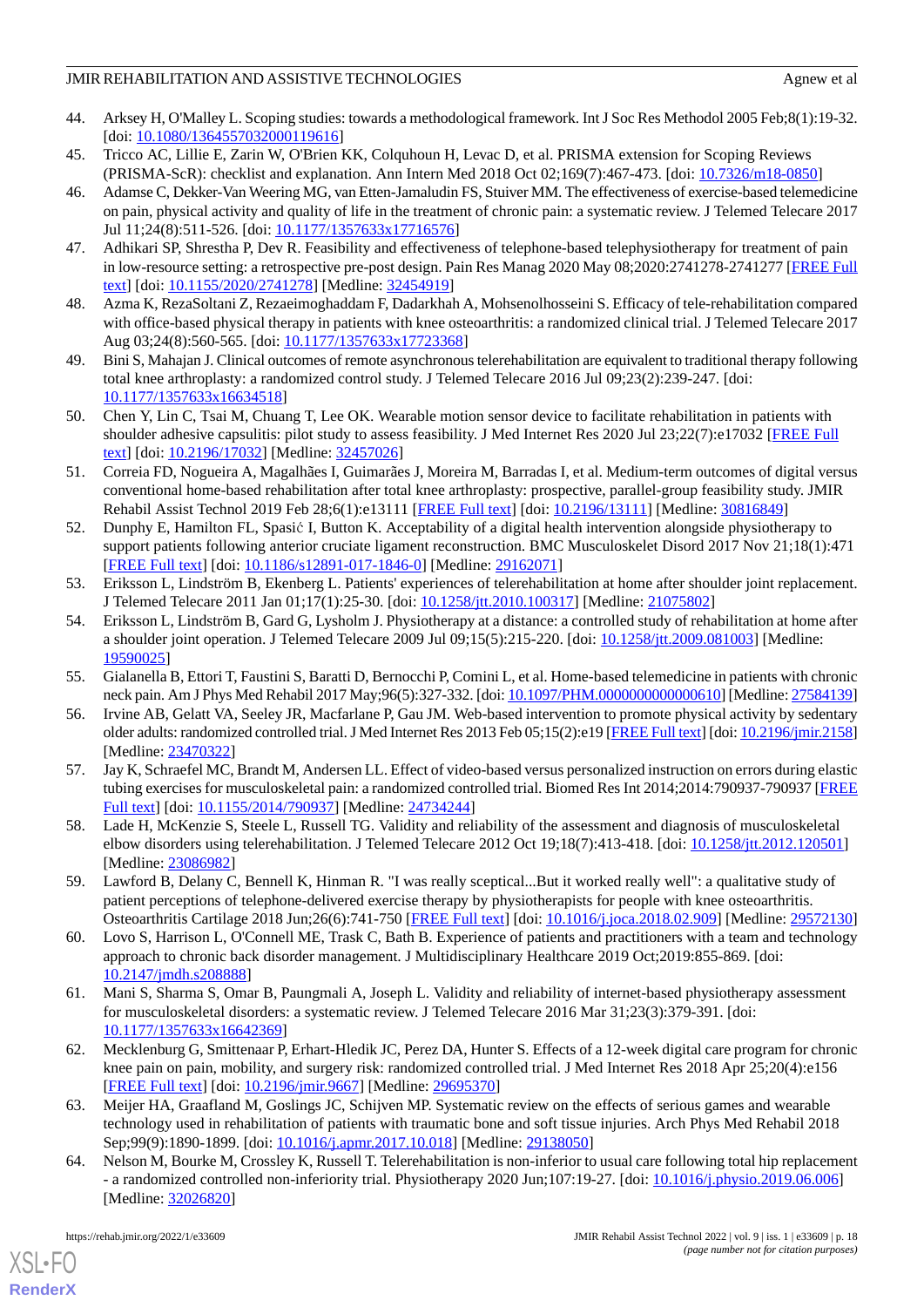- <span id="page-18-0"></span>65. Pastora-Bernal JM, Martín-Valero R, Barón-López FJ, Moyano NG, Estebanez-Pérez M. Telerehabilitation after arthroscopic subacromial decompression is effective and not inferior to standard practice: preliminary results. J Telemed Telecare 2017 Apr 27;24(6):428-433. [doi: [10.1177/1357633x17706583\]](http://dx.doi.org/10.1177/1357633x17706583)
- <span id="page-18-1"></span>66. Peterson S. Telerehabilitation booster sessions and remote patient monitoring in the management of chronic low back pain: a case series. Physiother Theory Pract 2018 May 10;34(5):393-402. [doi: [10.1080/09593985.2017.1401190](http://dx.doi.org/10.1080/09593985.2017.1401190)] [Medline: [29125371](http://www.ncbi.nlm.nih.gov/entrez/query.fcgi?cmd=Retrieve&db=PubMed&list_uids=29125371&dopt=Abstract)]
- <span id="page-18-2"></span>67. Piqueras M, Marco E, Coll M, Escalada F, Ballester A, Cinca C, et al. Effectiveness of an interactive virtual telerehabilitation system in patients after total knee arthoplasty: a randomized controlled trial. J Rehabil Med 2013 Apr;45(4):392-396 [\[FREE](https://www.medicaljournals.se/jrm/content/abstract/10.2340/16501977-1119) [Full text\]](https://www.medicaljournals.se/jrm/content/abstract/10.2340/16501977-1119) [doi: [10.2340/16501977-1119\]](http://dx.doi.org/10.2340/16501977-1119) [Medline: [23474735\]](http://www.ncbi.nlm.nih.gov/entrez/query.fcgi?cmd=Retrieve&db=PubMed&list_uids=23474735&dopt=Abstract)
- <span id="page-18-4"></span><span id="page-18-3"></span>68. Richardson BR, Truter P, Blumke R, Russell TG. Physiotherapy assessment and diagnosis of musculoskeletal disorders of the knee via telerehabilitation. J Telemed Telecare 2016 Jul 08;23(1):88-95. [doi: [10.1177/1357633x15627237](http://dx.doi.org/10.1177/1357633x15627237)]
- <span id="page-18-5"></span>69. Rothgangel A, Kanera I, van den Heuvel R, Wientgen M, Jamin G, Lenssen T, et al. Physiotherapists' clinical use and acceptance of a telemonitoring platform during anterior cruciate ligament rehabilitation: a prospective clinical study. Disabil Rehabil Assist Technol 2020 Jun 10:1-8. [doi: [10.1080/17483107.2020.1774810](http://dx.doi.org/10.1080/17483107.2020.1774810)] [Medline: [32521183](http://www.ncbi.nlm.nih.gov/entrez/query.fcgi?cmd=Retrieve&db=PubMed&list_uids=32521183&dopt=Abstract)]
- <span id="page-18-6"></span>70. Russell TG, Blumke R, Richardson B, Truter P. Telerehabilitation mediated physiotherapy assessment of ankle disorders. Physiother Res Int 2010 Sep 17;15(3):167-175. [doi: [10.1002/pri.471\]](http://dx.doi.org/10.1002/pri.471) [Medline: [20812313\]](http://www.ncbi.nlm.nih.gov/entrez/query.fcgi?cmd=Retrieve&db=PubMed&list_uids=20812313&dopt=Abstract)
- <span id="page-18-7"></span>71. Shukla H, Nair S, Thakker D. Role of telerehabilitation in patients following total knee arthroplasty: evidence from a systematic literature review and meta-analysis. J Telemed Telecare 2016 Jul 09;23(2):339-346. [doi: [10.1177/1357633x16628996\]](http://dx.doi.org/10.1177/1357633x16628996)
- <span id="page-18-8"></span>72. Tousignant M, Moffet H, Boissy P, Corriveau H, Cabana F, Marquis F. A randomized controlled trial of home telerehabilitation for post-knee arthroplasty. J Telemed Telecare 2011;17(4):195-198. [doi: [10.1258/jtt.2010.100602](http://dx.doi.org/10.1258/jtt.2010.100602)] [Medline: [21398389](http://www.ncbi.nlm.nih.gov/entrez/query.fcgi?cmd=Retrieve&db=PubMed&list_uids=21398389&dopt=Abstract)]
- <span id="page-18-9"></span>73. Wijnen A, Hoogland J, Munsterman T, Gerritsma CL, Dijkstra B, Zijlstra WP, et al. Effectiveness of a home-based rehabilitation program after total hip arthroplasty driven by a tablet app and remote coaching: nonrandomized controlled trial combining a single-arm intervention cohort with historical controls. JMIR Rehabil Assist Technol 2020 Apr 27;7(1):e14139 [\[FREE Full text](https://rehab.jmir.org/2020/1/e14139/)] [doi: [10.2196/14139\]](http://dx.doi.org/10.2196/14139) [Medline: [32338621\]](http://www.ncbi.nlm.nih.gov/entrez/query.fcgi?cmd=Retrieve&db=PubMed&list_uids=32338621&dopt=Abstract)
- <span id="page-18-10"></span>74. Toelle TR, Utpadel-Fischler DA, Haas K, Priebe JA. App-based multidisciplinary back pain treatment versus combined physiotherapy plus online education: a randomized controlled trial. NPJ Digit Med 2019 May 3;2(1):34 [[FREE Full text](https://doi.org/10.1038/s41746-019-0109-x)] [doi: [10.1038/s41746-019-0109-x](http://dx.doi.org/10.1038/s41746-019-0109-x)] [Medline: [31304380\]](http://www.ncbi.nlm.nih.gov/entrez/query.fcgi?cmd=Retrieve&db=PubMed&list_uids=31304380&dopt=Abstract)
- <span id="page-18-11"></span>75. Chiang N, Guo M, Amico KR, Atkins L, Lester RT. Interactive two-way mHealth interventions for improving medication adherence: an evaluation using the behaviour change wheel framework. JMIR Mhealth Uhealth 2018 Apr 12;6(4):e87 [[FREE Full text](https://mhealth.jmir.org/2018/4/e87/)] [doi: [10.2196/mhealth.9187\]](http://dx.doi.org/10.2196/mhealth.9187) [Medline: [29650504](http://www.ncbi.nlm.nih.gov/entrez/query.fcgi?cmd=Retrieve&db=PubMed&list_uids=29650504&dopt=Abstract)]
- <span id="page-18-12"></span>76. Odukoya OO, Ohazurike C, Akanbi M, O'Dwyer LC, Isikekpei B, Kuteyi E, et al. mHealth interventions for treatment adherence and outcomes of care for cardiometabolic disease among adults living with HIV: systematic review. JMIR Mhealth Uhealth 2021 Jun 09;9(6):e20330 [[FREE Full text](https://mhealth.jmir.org/2021/6/e20330/)] [doi: [10.2196/20330\]](http://dx.doi.org/10.2196/20330) [Medline: [34106075\]](http://www.ncbi.nlm.nih.gov/entrez/query.fcgi?cmd=Retrieve&db=PubMed&list_uids=34106075&dopt=Abstract)
- <span id="page-18-14"></span><span id="page-18-13"></span>77. Davalbhakta S, Advani S, Kumar S, Agarwal V, Bhoyar S, Fedirko E, et al. A systematic review of smartphone applications available for corona virus disease 2019 (COVID19) and the assessment of their quality using the mobile application rating scale (MARS). J Med Syst 2020 Aug 10;44(9):164 [\[FREE Full text\]](http://europepmc.org/abstract/MED/32779002) [doi: [10.1007/s10916-020-01633-3](http://dx.doi.org/10.1007/s10916-020-01633-3)] [Medline: [32779002](http://www.ncbi.nlm.nih.gov/entrez/query.fcgi?cmd=Retrieve&db=PubMed&list_uids=32779002&dopt=Abstract)]
- <span id="page-18-15"></span>78. Brennan L, Kessie T, Caulfield B. Patient experiences of rehabilitation and the potential for an mHealth system with biofeedback after breast cancer surgery: qualitative study. JMIR Mhealth Uhealth 2020 Jul 29;8(7):e19721 [\[FREE Full](https://mhealth.jmir.org/2020/7/e19721/) [text](https://mhealth.jmir.org/2020/7/e19721/)] [doi: [10.2196/19721\]](http://dx.doi.org/10.2196/19721) [Medline: [32687476\]](http://www.ncbi.nlm.nih.gov/entrez/query.fcgi?cmd=Retrieve&db=PubMed&list_uids=32687476&dopt=Abstract)
- <span id="page-18-16"></span>79. McAleese S, Kilty J. Stories matter: reaffirming the value of qualitative research. Qual Res 2019 Apr 17;24(4):822-845. [doi: [10.46743/2160-3715/2019.3713\]](http://dx.doi.org/10.46743/2160-3715/2019.3713)
- <span id="page-18-17"></span>80. Mitchell M, White L, Oh P, Alter D, Leahey T, Kwan M, et al. Uptake of an incentive-based mHealth app: process evaluation of the carrot rewards app. JMIR Mhealth Uhealth 2017 May 30;5(5):e70 [\[FREE Full text\]](https://mhealth.jmir.org/2017/5/e70/) [doi: [10.2196/mhealth.7323\]](http://dx.doi.org/10.2196/mhealth.7323) [Medline: [28559224](http://www.ncbi.nlm.nih.gov/entrez/query.fcgi?cmd=Retrieve&db=PubMed&list_uids=28559224&dopt=Abstract)]
- 81. Annamdas VG, Bhalla S, Soh CK. Applications of structural health monitoring technology in Asia. Structural Health Monitoring 2016 Jun 22;16(3):324-346. [doi: [10.1177/1475921716653278\]](http://dx.doi.org/10.1177/1475921716653278)
- 82. Stiles-Shields C, Montague E, Lattie EG, Kwasny MJ, Mohr DC. What might get in the way: barriers to the use of apps for depression. Digit Health 2017 Jun 08;3:2055207617713827 [[FREE Full text](https://journals.sagepub.com/doi/10.1177/2055207617713827?url_ver=Z39.88-2003&rfr_id=ori:rid:crossref.org&rfr_dat=cr_pub%3dpubmed)] [doi: [10.1177/2055207617713827\]](http://dx.doi.org/10.1177/2055207617713827) [Medline: [29942605](http://www.ncbi.nlm.nih.gov/entrez/query.fcgi?cmd=Retrieve&db=PubMed&list_uids=29942605&dopt=Abstract)]

# **Abbreviations**

**mHealth:** mobile health **PRISMA-ScR:** Preferred Reporting Items for Systematic Reviews and Meta-Analyses extension for Scoping Reviews **ROM:** range of motion